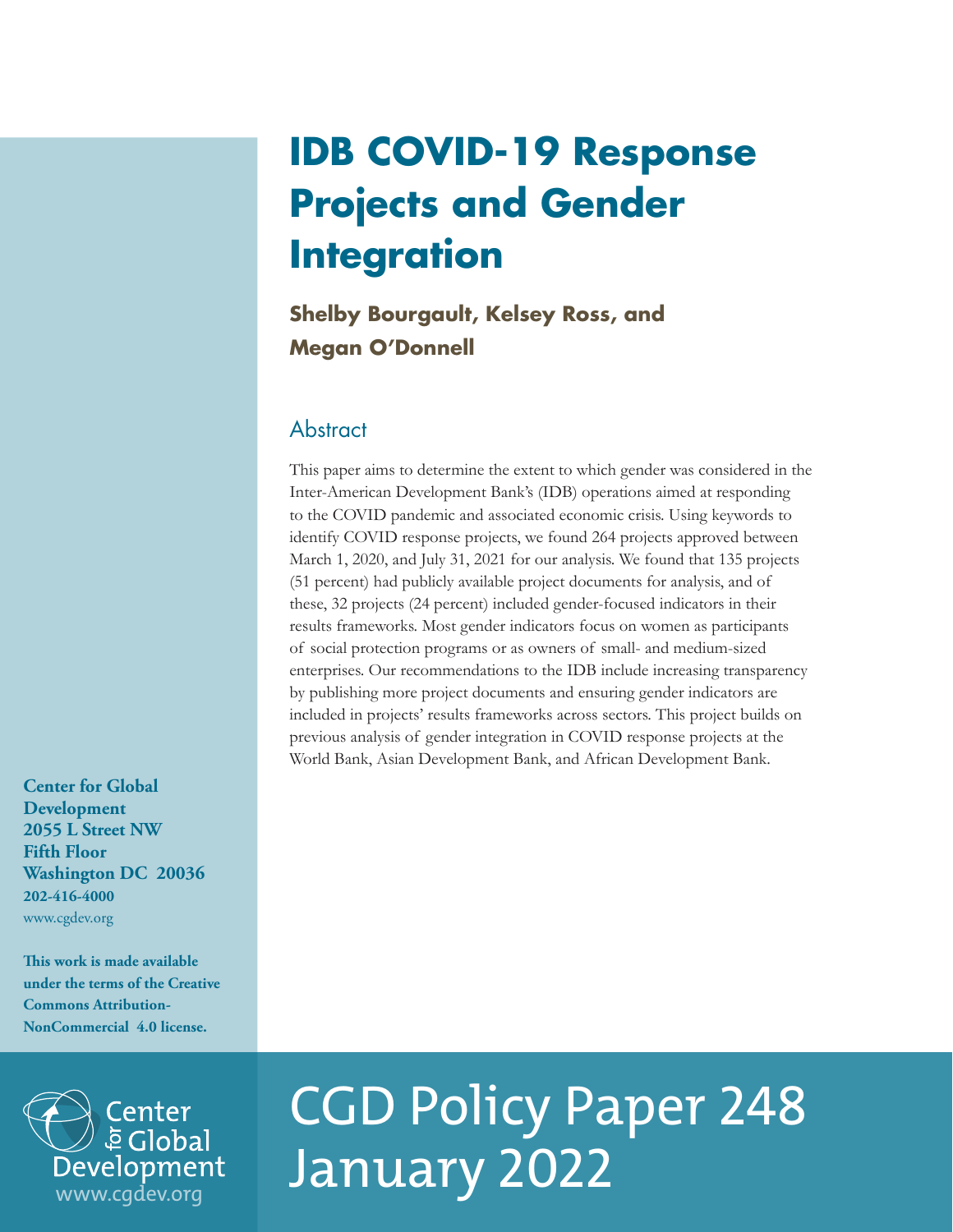#### **IDB COVID-19 Response Projects and Gender Integration**

#### Shelby Bourgault, Kelsey Ross, and Megan O'Donnell Center for Global Development

The Center for Global Development is grateful for contributions from the Bill & Melinda Gates Foundation in support of this work.

Shelby Bourgault, Kelsey Ross, and Megan O'Donnell. 2022. "IDB COVID-19 Response Projects and Gender Integration" CGD Policy Paper 248. Washington, DC: Center for Global Development. [https://www.cgdev.org/publication/idb-covid-19-response-projects](https://www.cgdev.org/publication/idb-covid-19-response-projects-and-gender-integration)[and-gender-integration](https://www.cgdev.org/publication/idb-covid-19-response-projects-and-gender-integration)

|                                                          | Grobal Development. Intpoth www.eguer.org/publication/lub covid-17 response projects<br>and-gender-integration                                                                                                          |
|----------------------------------------------------------|-------------------------------------------------------------------------------------------------------------------------------------------------------------------------------------------------------------------------|
| <b>Center for Global Development</b><br>2055 L Street NW | The Center for Global Development works to reduce global poverty<br>and improve lives through innovative economic research that drives                                                                                  |
| Washington, DC 20036                                     | better policy and practice by the world's top decision makers. Use and<br>dissemination of this Policy Paper is encouraged; however, reproduced                                                                         |
| 202.416.4000                                             | copies may not be used for commercial purposes. Further usage is                                                                                                                                                        |
| (f) $202.416.4050$                                       | permitted under the terms of the Creative Commons License.                                                                                                                                                              |
| www.cgdev.org                                            | The views expressed in CGD Policy Papers are those of the authors and<br>should not be attributed to the board of directors, funders of the Center<br>for Global Development, or the authors' respective organizations. |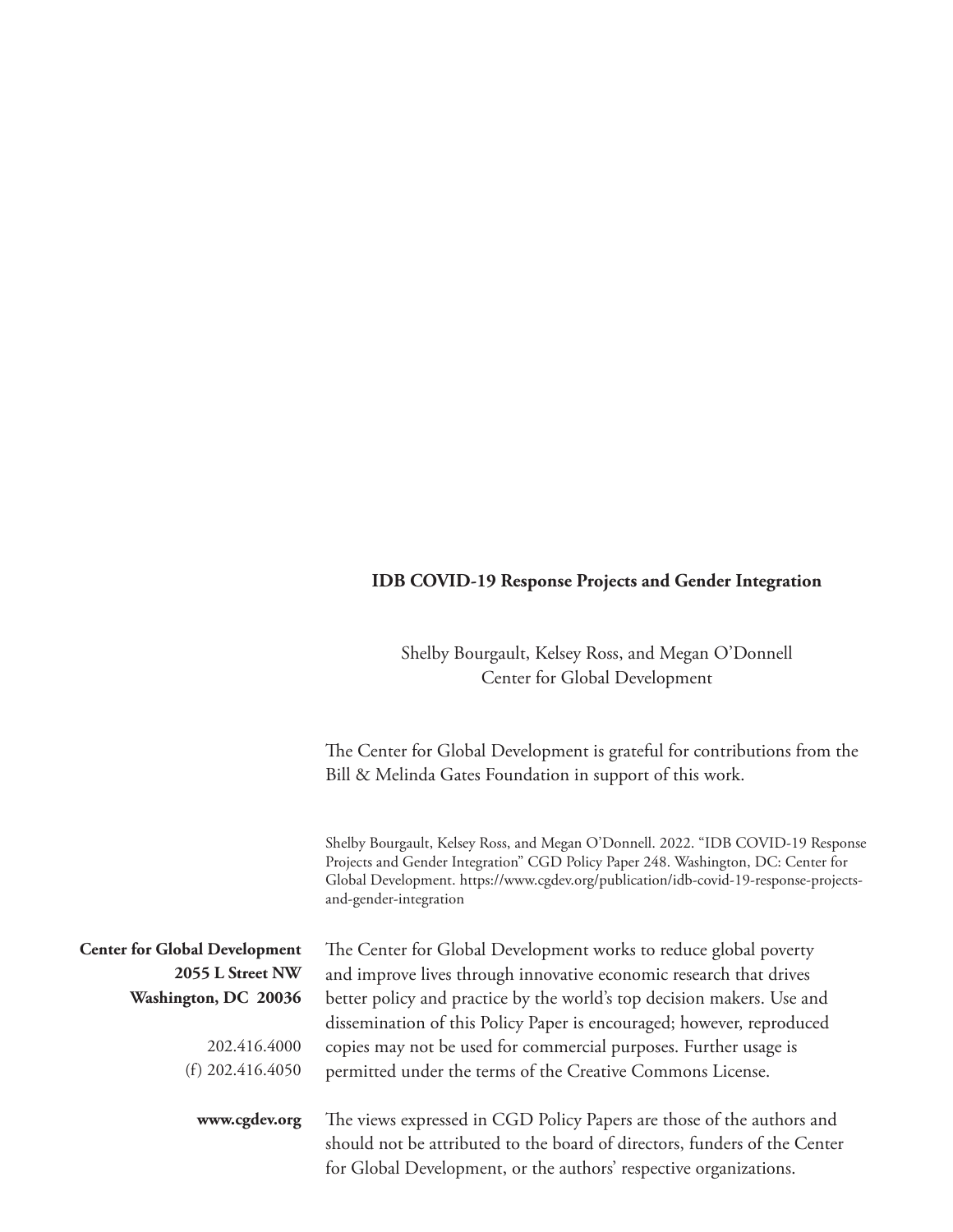## **Contents**

| Appendix 1. List of gender-focused indicators and targets 15 |
|--------------------------------------------------------------|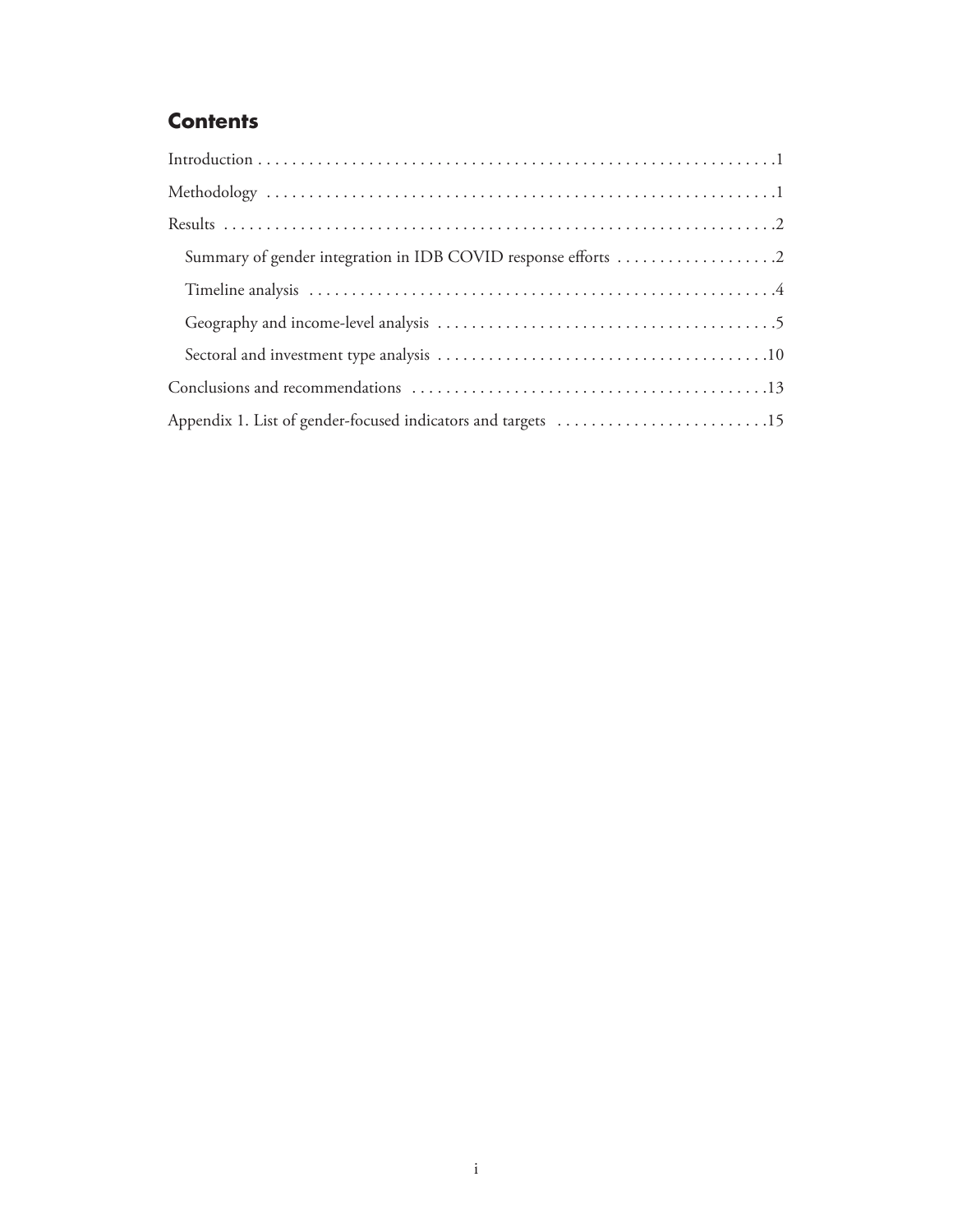## <span id="page-3-0"></span>**Introduction**

CGD's COVID-19 Gender and Development Initiative seeks to gather evidence on the gendered impacts of the COVID-19 pandemic in order to ensure policy responses to the crisis reach and benefit women and girls.<sup>1</sup> Research from around the world has shown that women have been hit hardest by the pandemic and economic crisis, suffering major setbacks in employment and entrepreneurship and shouldering more unpaid work than before. Our initiative focuses on low- and middle-income countries, where the impacts may be most damaging but where research is still lacking.

The initiative focuses on three research questions:

- What are the gendered impacts of the COVID-19 pandemic and economic crisis?
- What are donors and policymakers doing in response to the crisis?
- What else is needed?

In response to the second question, our previous analysis of World Bank, Asian Development Bank, and African Development Bank response efforts in the areas of economic development, social protection, and health found that, overall, more could be done to ensure that COVID-19 response projects would equitably reach and benefit people regardless of gender.2 These institutions were initially chosen because of their large lending portfolios in low- and lower-middle income countries. Recognizing the massive impact of the crisis on Latin American and Caribbean countries, we now broaden our scope to include the Inter-American Development Bank (IDB) and interrogate the extent to which a focus on gender equality has been incorporated in the IDB's COVID-19 response.

## **Methodology**

Our search was conducted in July 2021 using the IDB's database of projects, which can be found on the IDB website.<sup>3</sup> We examined all projects approved between March 1, 2020 and July 31, 2021, including those that were still being prepared. Projects were screened to determine whether they focused on COVID response/recovery, with each project title and objective screened for keywords "COVID-19," "pandemic," "crisis," "recovery," and "response." All projects with objectives aimed either at direct pandemic response or economic recovery were included. The database contains the title, project objective, IDB funding amount, country,

<sup>&</sup>lt;sup>1</sup> For information about the initiative, see [www.cgdev.org/project/covid-gender-initiative.](http://www.cgdev.org/project/covid-gender-initiative)

<sup>2</sup> Megan O'Donnell, Mayra Buvinic, Charles Kenny, Shelby Bourgault, and George Yang. 2021. "Promoting Women's Economic Empowerment in the COVID-19 Context." CGD Working Paper 575, [www.cgdev.org/](http://www.cgdev.org/publication/promoting-womens-economic-empowerment-covid-19-context) [publication/promoting-womens-economic-empowerment-covid-19-context;](http://www.cgdev.org/publication/promoting-womens-economic-empowerment-covid-19-context) Brian Webster, Alan Gelb, Megan O'Donnell, and Shelby Bourgault. 2021. "Gender in the MDB Social Protection Response to the COVID-19 Pandemic." CGD Note. [www.cgdev.org/sites/default/files/Gender-MDB-social-protection-response-covid.pdf;](http://www.cgdev.org/sites/default/files/Gender-MDB-social-protection-response-covid.pdf) Carleigh Krubiner, Megan O'Donnell, Julia Kaufman, and Shelby Bourgault. 2021. "Addressing the COVID-19 Crisis's Indirect Health Impacts for Women and Girls." CGD Working Paper 577, [www.cgdev.org/publication/](http://www.cgdev.org/publication/addressing-covid-19-crisis-indirect-health-impacts-women-and-girls) [addressing-covid-19-crisis-indirect-health-impacts-women-and-girls.](http://www.cgdev.org/publication/addressing-covid-19-crisis-indirect-health-impacts-women-and-girls)

<sup>3</sup> IDB Projects,<https://www.iadb.org/en/projects>.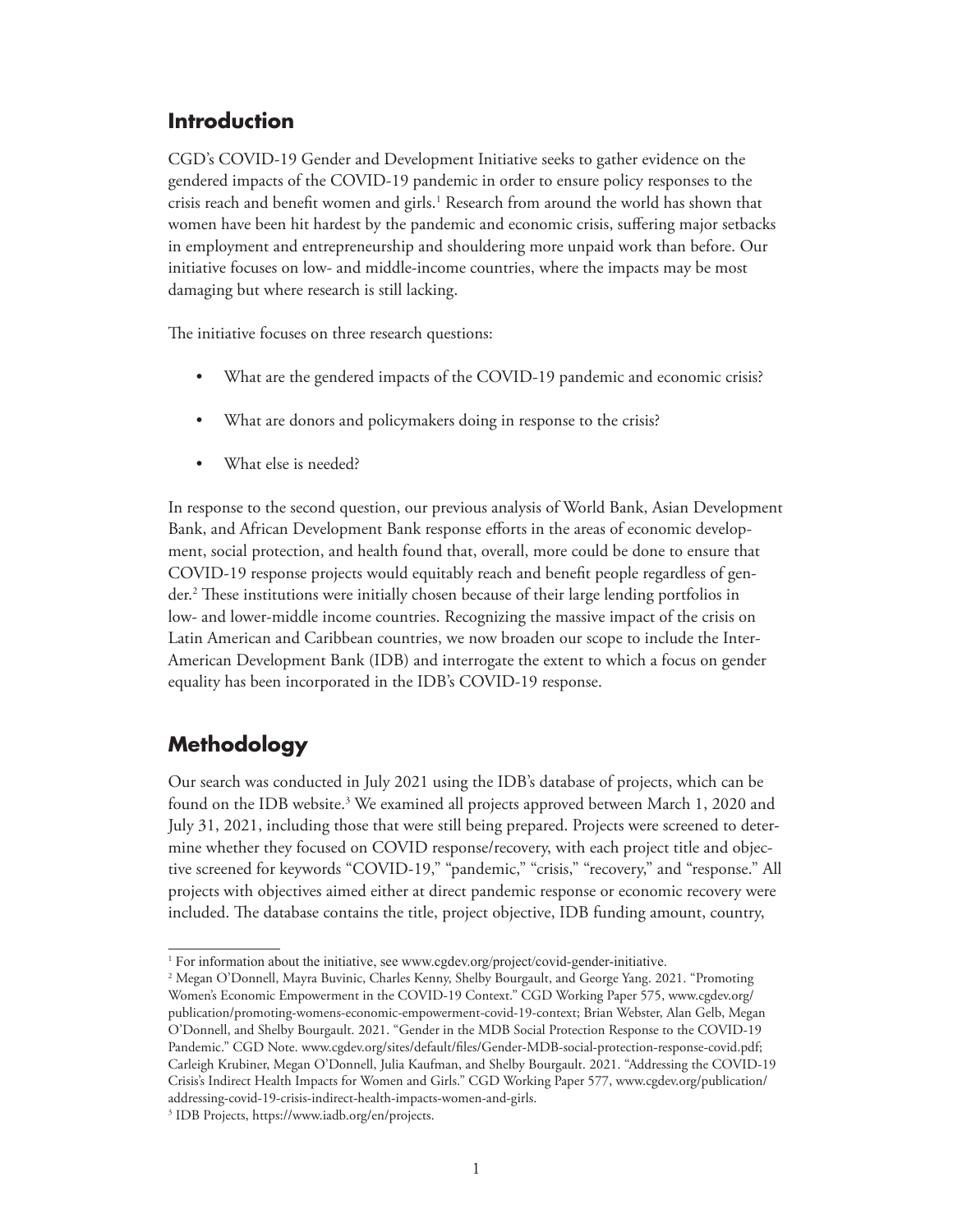<span id="page-4-0"></span>and sector of every project, and for those with project documents available, $\rm ^4$  we record any gender-focused indicators and targets contained in the project results framework. We define gender-focused indicators and targets as those which specifically mention men, women, girls, and boys, those that are sex- or gender-disaggregated, and those related to gender-focused project activities (e.g., an indicator capturing the number of gender trainings conducted through a project). For this analysis, targets are indicators that have a stated goal attached to them (such as a target number of cash transfer recipients). Below, when we reference "gender indicators," these are inclusive of those with a specific target.

#### **Results**

#### **Summary of gender integration in IDB COVID response efforts**

Our search yielded 306 IDB COVID response projects out of a total of 1,083 projects during this period. Of these, 264 projects were either being implemented or had closed and could be reasonably expected to have documents publicly available for analysis. Only 135 (51 percent) have publicly available project documents. Of the projects with documents, 32 (24 percent) include gender-related indicators or targets, and just 6 (4 percent) call for some form of intersectional data, whether related to age, disability status, migrant status, or other demographic characteristics.

In total, we find 87 gender-related indicators (including those with stated targets) across 32 projects. These indicators are split between results frameworks, which measure intended outcomes of the project, and output frameworks, which measure the activities and outputs of the project. About half of these indicators (43) fall in the latter category and include indicators related to developing gender-sensitive manuals, trainings, among other program outputs.



#### **Figure 1. IDB's COVID response projects and gender integration (March 2020–July 2021)**

<sup>4</sup> For purposes of this analysis, "project documents" include either loan proposals or a combination of technical cooperation document and a results matrix. Where documents were not publicly accessible, we do not count the project as having documentation. Where project results frameworks were only available in Spanish, they are translated and included in analysis.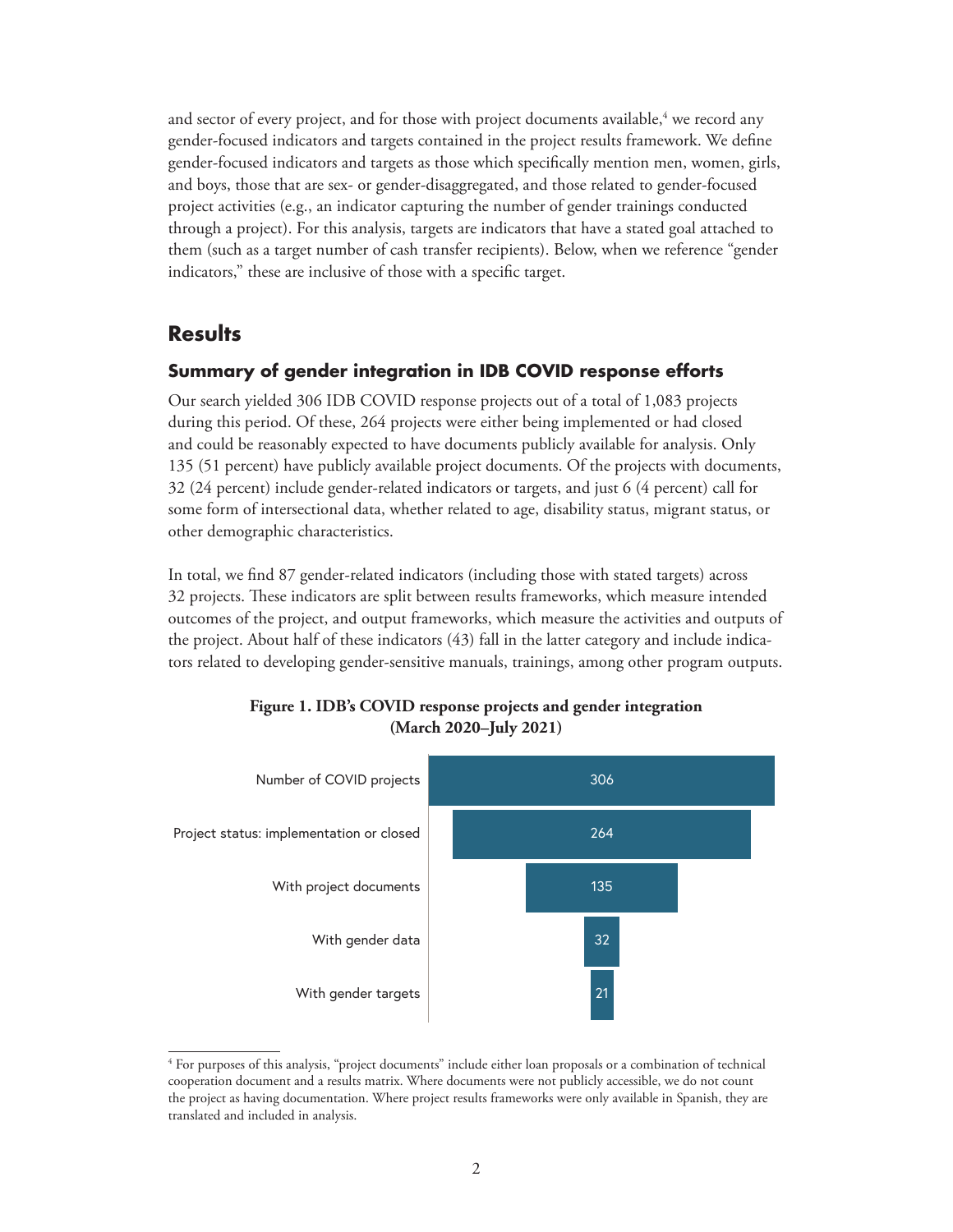

#### **Figure 2. Number of gender-focused indicators by topic**

We find 21 projects (16 percent of those with documents) setting gender-related targets, such as a target that aims for 20 percent of working capital loans for MSMEs to be directed at women-owned businesses, or for 42.9 percent of women job-seekers served by a job placement system to obtain quality jobs. Of all 20 projects with gender-related targets, 11 aim to ensure that women access project benefits alongside men, but only three projects include gender-focused targets where the goal is to reach at least 50 percent women.

For a full list of gender-focused indicators, including those with targets, see Appendix 1.

Divided into topics, most gender-specific indicators are focused on capturing the percentage of women (or particular groups of women) among recipients of cash transfers. This category includes indicators from the Support for Vulnerable Populations Affected by Coronavirus in Trinidad and Tobago project, which measures the number of households in the rosters of social protection programs, gender-disaggregated by recipient, and the Emergency Support Program for Vulnerable Populations Affected by Coronavirus in Brazil, which measures the number of women heads of household without spouses who are recipients of Bolsa Familia. Many indicators also focus on financing for women-owned MSMEs, case counts and mortality of COVID-19 by gender, and gender-based violence. An example of the latter comes from the Programme to Support the Health System Strengthening of The Bahamas, which measures the percentage of victims of domestic violence who receive in-person counseling services.

Figure 3 shows the number of projects that include a gender-focused indicator by topic.<sup>5</sup> As before, projects most often contain gender-specific indicators related to social protection and MSME financing. The main difference here is that there are fewer projects with GBV and COVID-19 related gender indicators, reflecting that these indicators are clustered in a smaller number of projects.

<sup>&</sup>lt;sup>5</sup> Projects may contain gender-related indicators under more than one topic.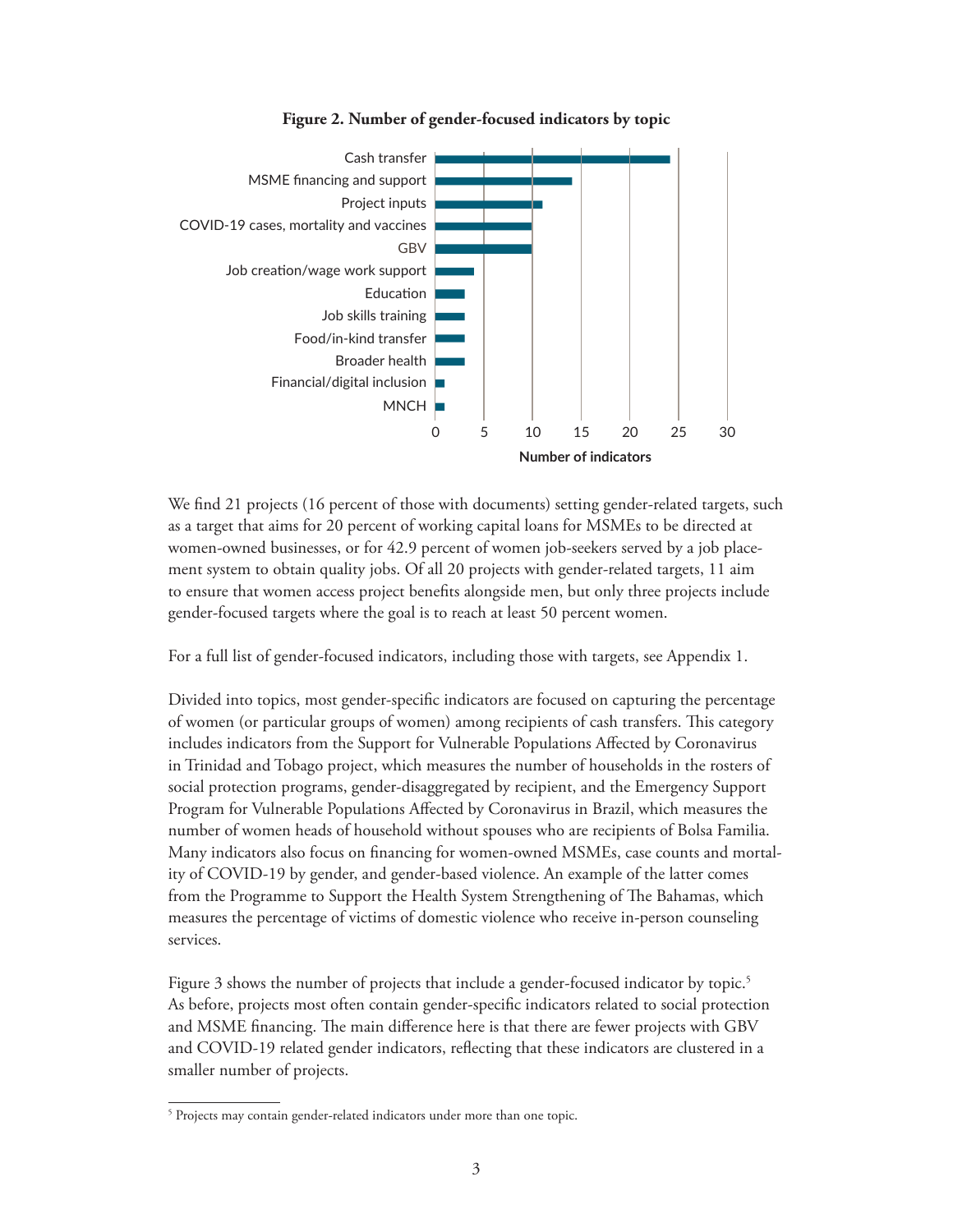<span id="page-6-0"></span>

#### **Figure 3. Number of projects with gender-focused indicators by topic**

#### **Timeline analysis**

As the pandemic hit Latin America and the Caribbean in early 2020, the IDB responded quickly with an initial surge of projects to mitigate the impacts of the crisis. From March to December 2020, 204 projects were approved, followed by a lull during the first six months of 2021 and another smaller uptick in project approvals later in 2021. Though very few projects had published project documents as of July 2021, there are encouraging signs that the integration of gender-focused indicators into projects has improved over time. During 2020, projects with gender-focused indicators represented only 19 percent of total projects with publicly available documents, but beginning in 2021, 44 percent of projects with project documents include gender-focused indicators and targets, signaling that gender integration has improved over time.



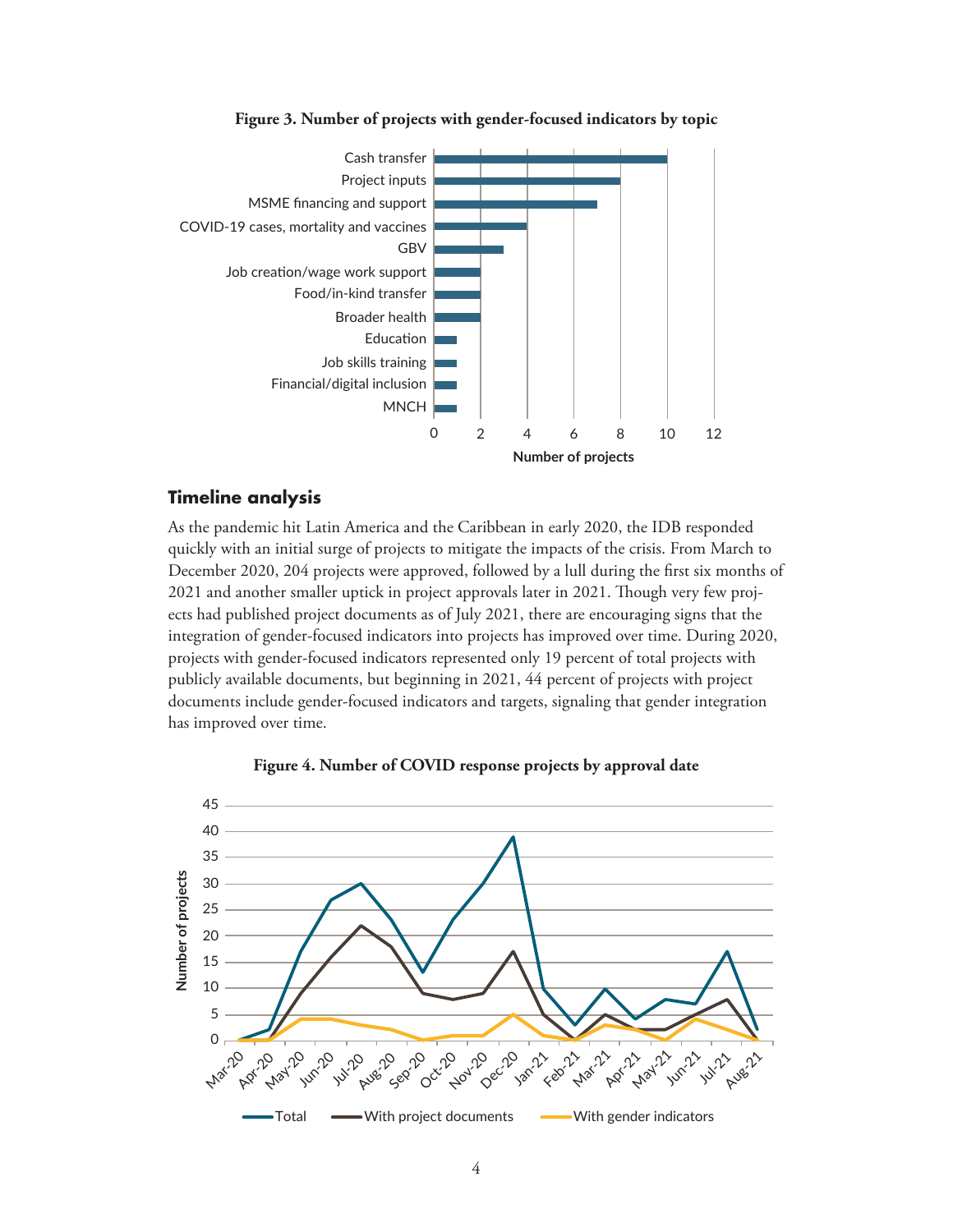

<span id="page-7-0"></span>

The number of projects with publicly available documents and with gender-focused indicators is just 10 percent of the total sample of COVID response projects we reviewed, but the size of these projects is comparatively large. As reflected in Figure 5, projects with genderfocused indicators made up 69 percent of financing during the initial surge of COVID response efforts (March–June 2020), as well as nearly all projects since the end of 2020. The exception to this trend is the period between July and November 2020, when projects with gender-focused indicators tapered off while overall funding levels remained higher. It is important to note though that this graphic only represents funding to projects with gender indicators and targets; it does not represent the amount of funding allocated to genderrelated project activities.

#### **Geography and income-level analysis**

The largest proportion of projects are regional projects (32 percent), followed by those in Brazil (8 percent, or 25 projects), Colombia (6 percent, or 19 projects), and Peru (5 percent, or 16 projects). Venezuela is the only IDB client country where there have been no IDB COVID response projects.

Brazil also has the largest number of country-specific IDB projects with publicly available project documents (11), followed by Ecuador with seven projects, and Uruguay, Colombia, and Peru each with six projects. Of the 99 regional projects, 39 percent have published project documents.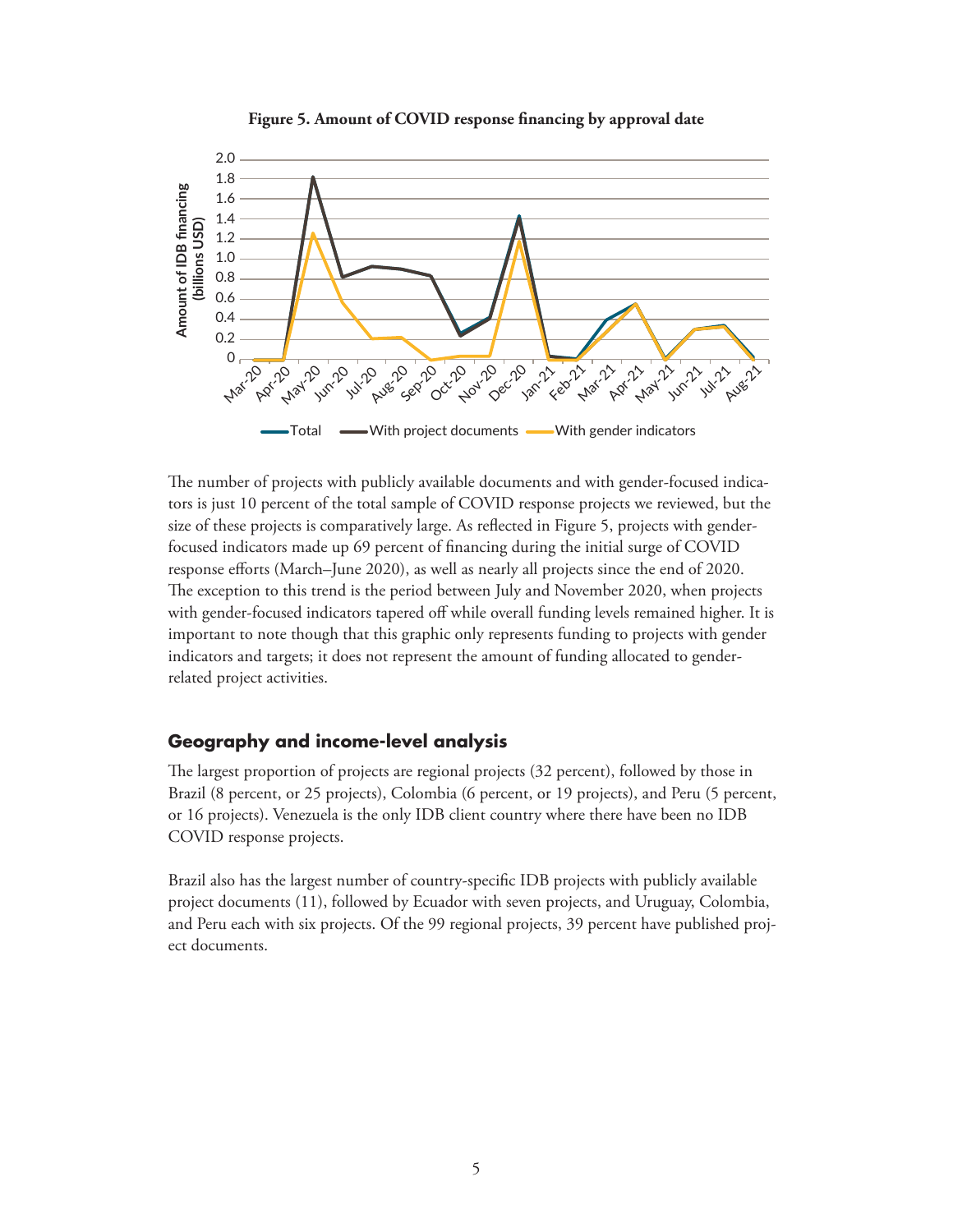**Figure 6. COVID response projects by country (all projects)**



**Figure 7. COVID response projects by country (projects with project documents)**

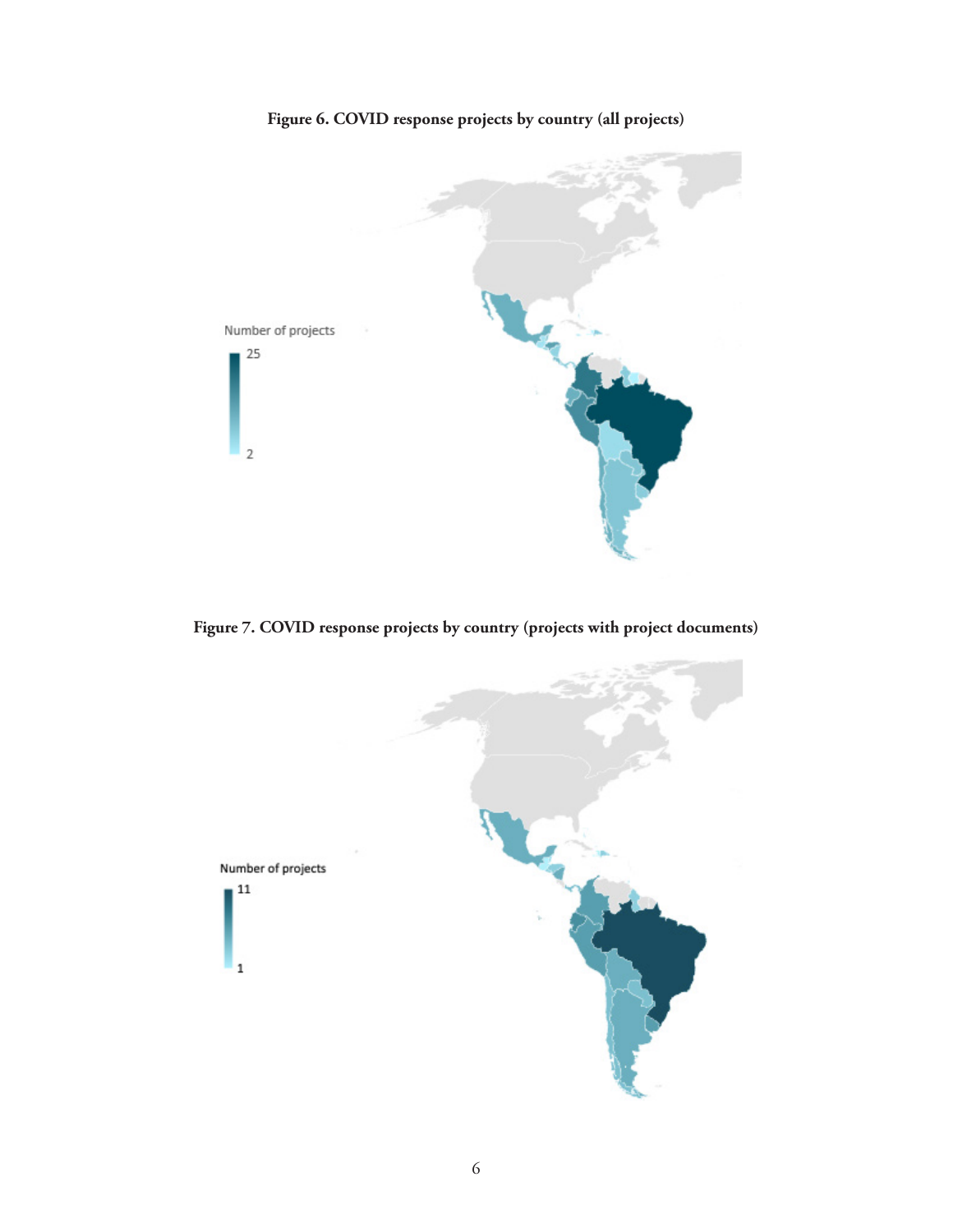

**Figure 8. COVID response projects with gender indicators by country (projects with project documents)**

Although Brazil has the largest number of COVID response projects with project documents, only 3 projects include gender-related indicators or targets. In contrast, all IDB projects with published documents in Guatemala and Haiti include gender-related indicators. None of the projects in Mexico, Nicaragua, Costa Rica, Dominican Republic, Jamaica, or Suriname include gender indicators or targets in their results matrices.



**Figure 9. Projects by country income group (all projects)**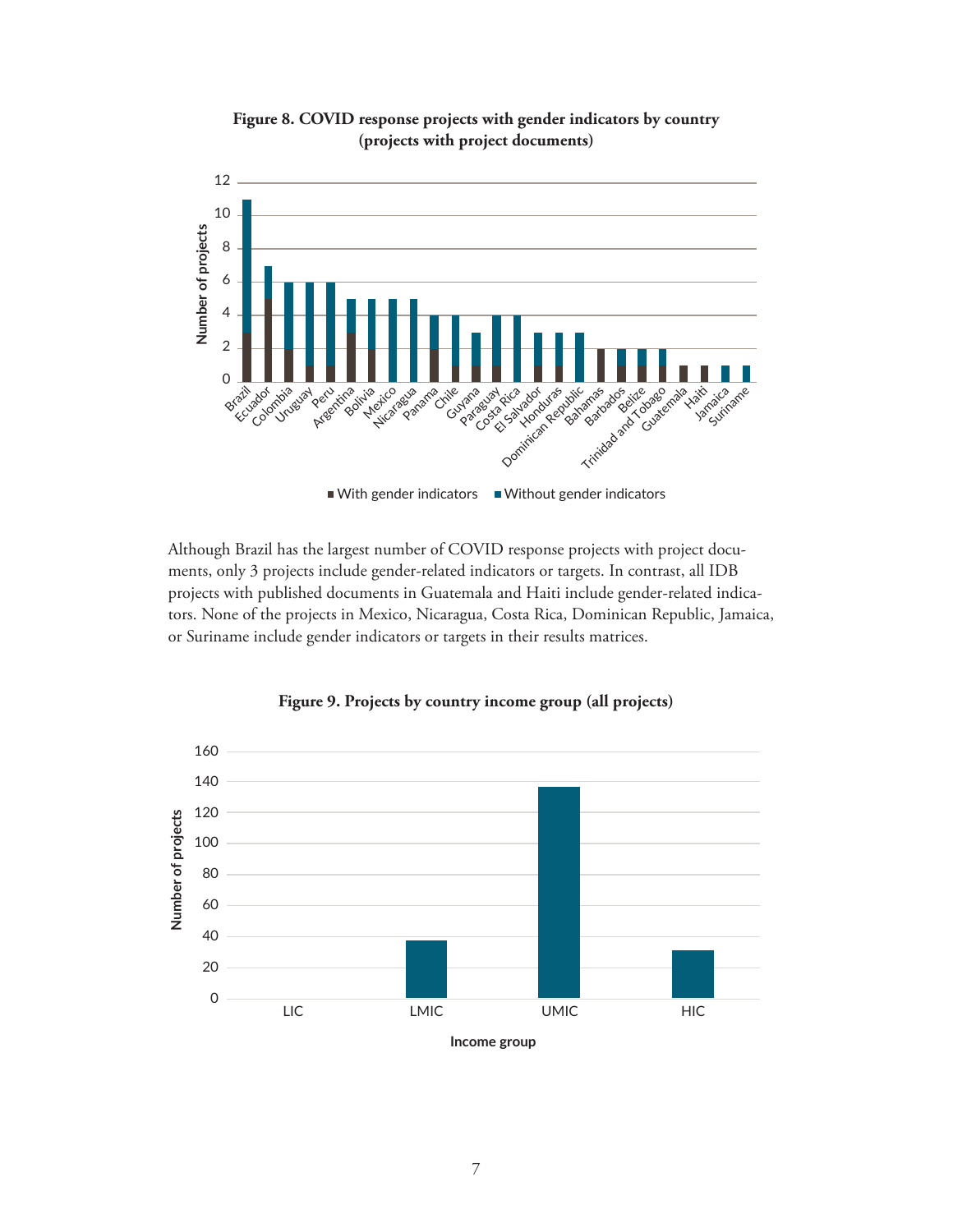

**Figure 10. Percent of COVID response projects by country income group (all projects)**

Most projects (137) are in upper-middle income countries, and an additional 32 projects are in high-income countries, with only 38 projects (18 percent of our total sample in specific countries) in lower-middle income countries.6 This allocation is reflective of lower-middle income countries' proportion in the IDB's lending portfolio (23 percent). As part of its mandate, the IDB has also committed to delivering at least 35 percent of annual lending volume to a list of 19 "small and vulnerable" countries in the region.7 The Bank has exceeded this target in their COVID response efforts, with about 50 percent of IDB financing going towards these 19 countries.

Figure 11 reflects that projects with publicly-available documents are also in mostly uppermiddle income countries (64 percent of all projects with documents in specific countries), followed by 20 percent in lower-middle income countries and 17 percent in high-income countries. The majority of projects across income categories do not include gender-focused indicators and targets, consistent with our finding of 24 percent of all projects with proposals including gender indicators and targets.

The picture remains largely unchanged when we consider the total amount of funding across all COVID response projects by income group. Figure 12 reflects that upper-middle income countries also received the largest share of IDB financing to specific countries (about 77 percent), while lower-middle income countries received 15 percent, followed by high-income countries at 8 percent. Though we can see both the number of projects and the amount of IDB financing that went to each country, we do not yet have any information about the magnitude of the impacts of these projects.

 $^6$  No countries in Latin America and the Caribbean are classified as low-income countries, so naturally this category turns up zero projects in our analysis.

<sup>7</sup> Full list of small and vulnerable countries: Bahamas, Barbados, Belize, Bolivia, Costa Rica, Dominican Republic, Ecuador, El Salvador, Guatemala, Guyana, Haiti, Honduras, Jamaica, Nicaragua, Panama, Paraguay, Suriname, Trinidad and Tobago, and Uruguay. See https://www.iadb.org/en/about-us/borrowing-membercountries#:~:text=On%20the%20basis%20of%20their,%2C%20Paraguay%2C%20Peru%20and%20 Suriname.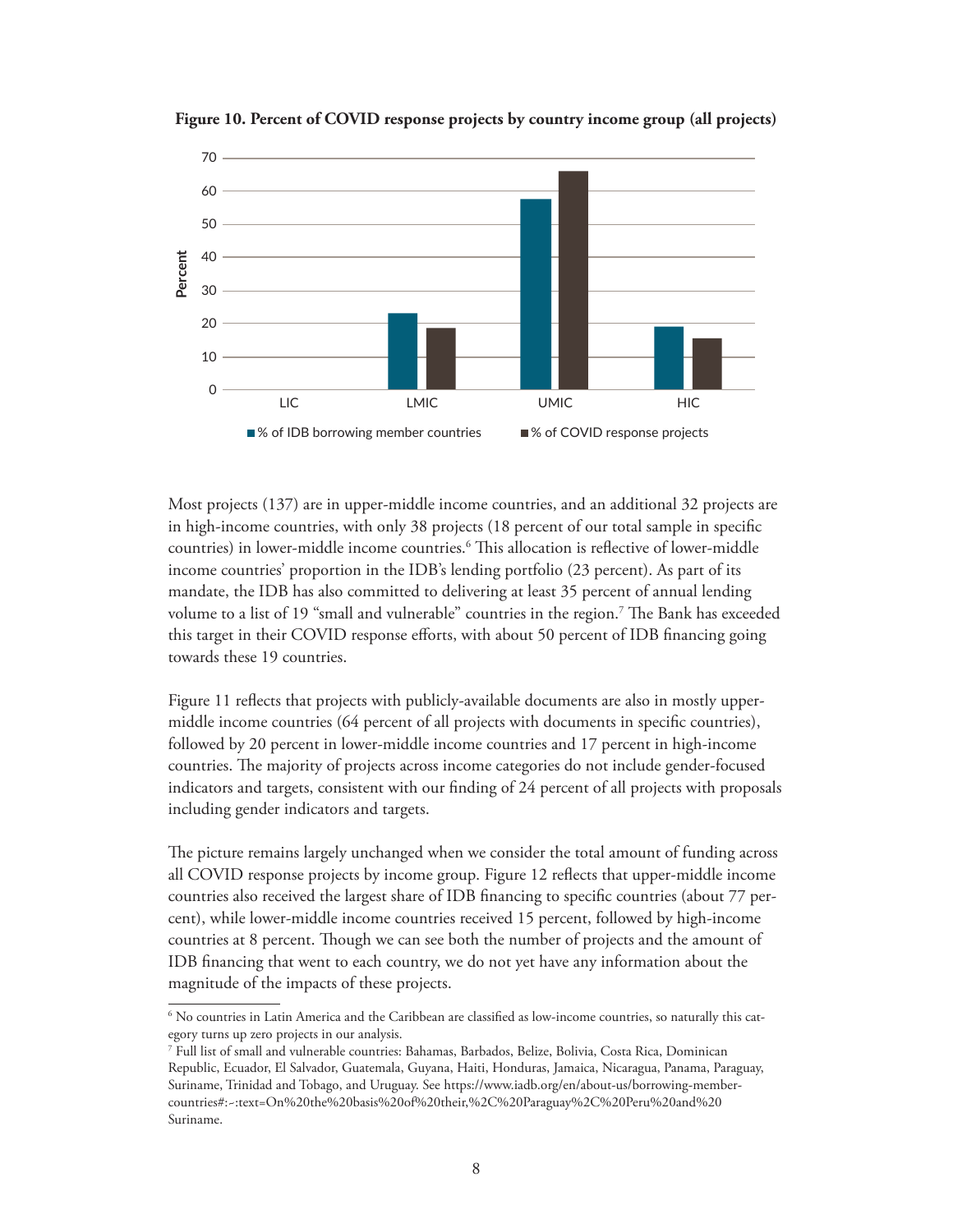

**Figure 11. Projects with gender indicators by country income group (projects with project documents)** 

**Figure 12. Amount of IDB funding by country income group (all projects)**



Reviewing projects with public documents available, we see that the majority of financing to projects in middle-income countries includes gender-focused indicators, while the majority of funding to projects in high-income countries does not. This may be due to the type of project financed in each category. Proportionally more projects in high-income countries (50 percent) are categorized as either financial markets projects or focused on reform and modernization of the state, while the majority of projects in lower-middle income countries (52 percent) are categorized as health or social investment projects. It may be ostensibly easier to integrate gender into the latter categories, but it is no less important to integrate it into the former as well.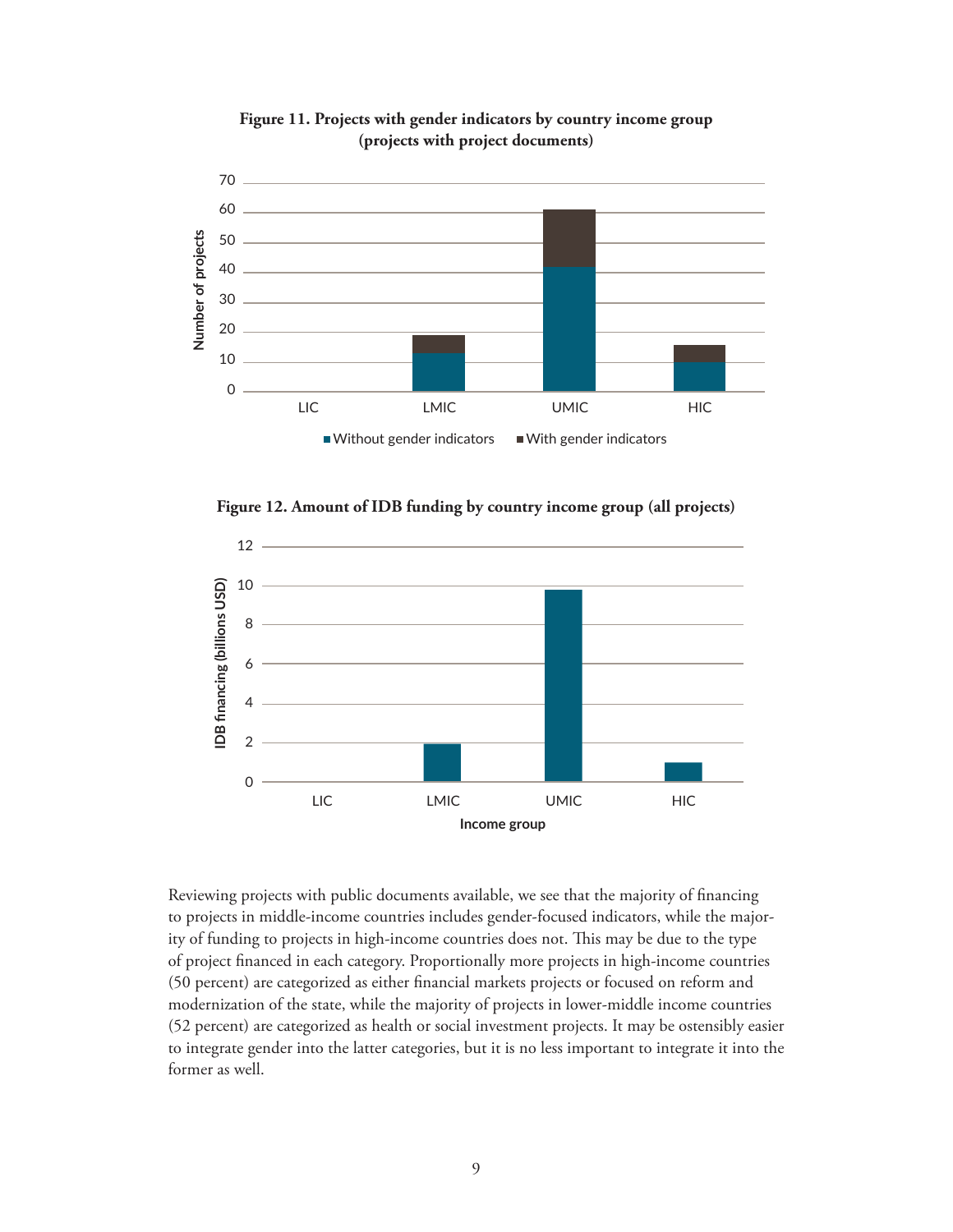

<span id="page-12-0"></span>**Figure 13. Amount of funding and inclusion of gender indicators by country income group (projects with project documents)**

#### **Sectoral and investment type analysis**

Using the IDB's sectoral categories, we find that health (55 projects, 18 percent), reform/ modernization of the state (48 projects, 16 percent), social investment (42 projects, 14 percent), and financial markets (38 projects, 12 percent) are the most common sectors represented in our sample.

For projects with project documents, we find that the majority fall into four sectors reform/modernization of the state (24 projects, 18 percent), followed by social investment (23 projects, 17 percent), health (23 projects, 17 percent) and financial markets (20 projects, 15 percent).

Although 18 percent of projects with documents are related to reform and modernization of the state, none of these include gender indicators or targets in the results matrices. On the other hand, about half of social investment projects and private firm/SME projects include gender indicators or targets. Notably, none of the education projects with results matrices include gender indicators.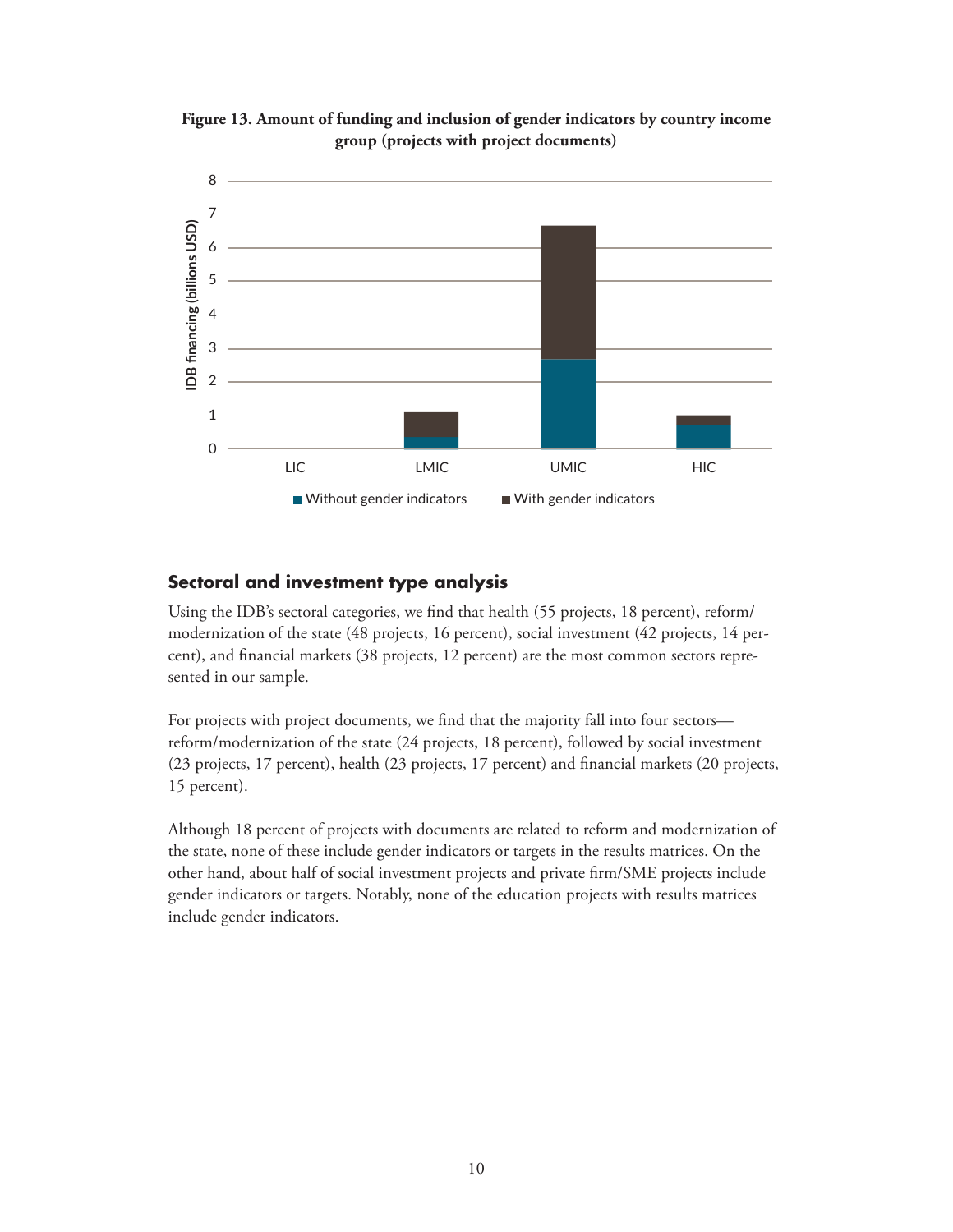

#### **Figure 14. COVID response projects by IDB sector (all projects)**



**Figure 15. COVID response projects by IDB sector (projects with project documents)**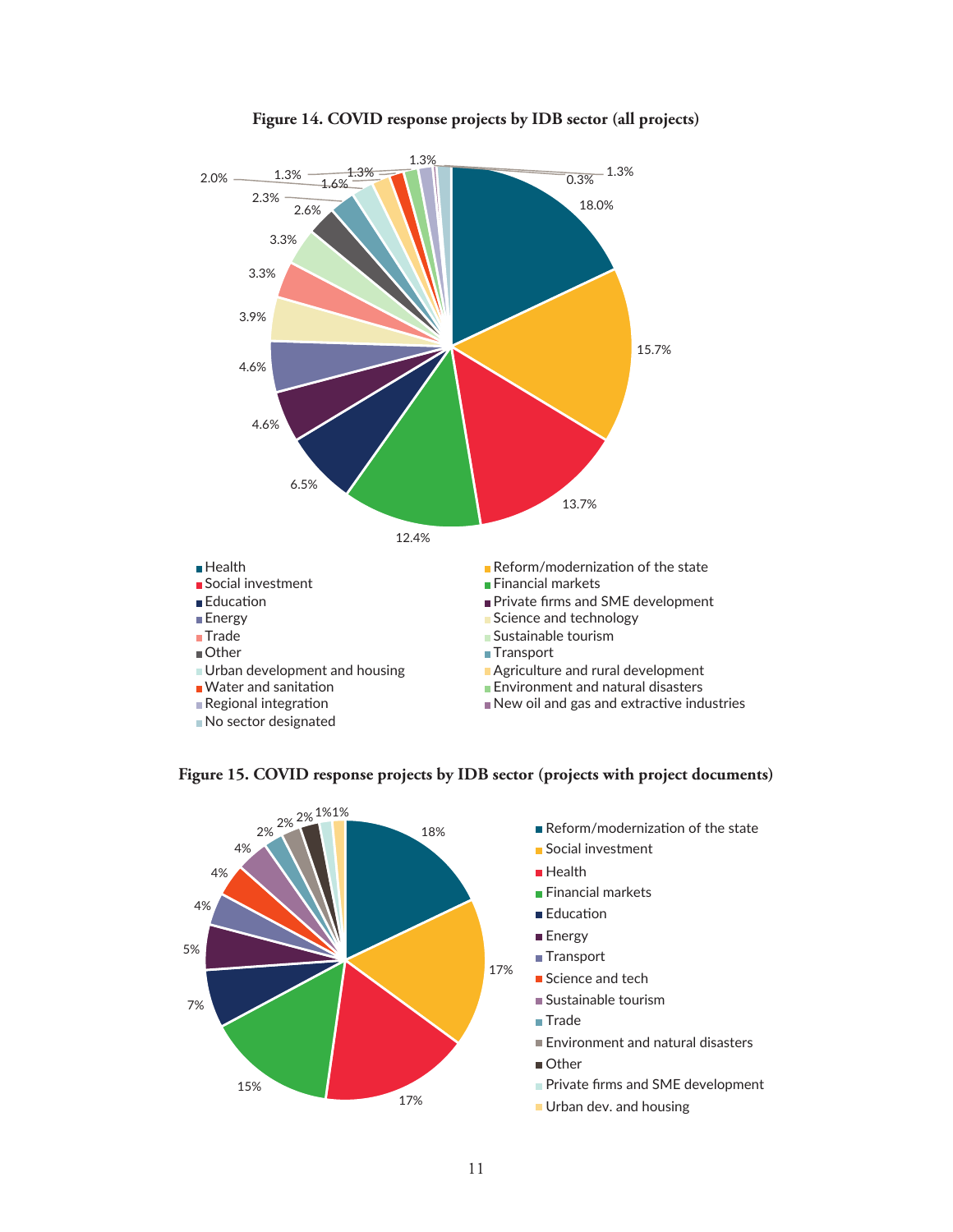

**Figure 16. Projects by IDB sector with a gender focus (projects with project documents)** 





Finally, our analysis shows that the majority of COVID response projects (70 percent) fell under the category of technical cooperation, with loan operations accounting for an additional 24 percent overall. Figure 18, showing all projects with publicly available documents, reflects that the majority of loan operations, grant financing products, and guarantees included gender indicators, whereas containers and investment grants did not. Of all the technical cooperation projects, only one included gender indicators in its results framework.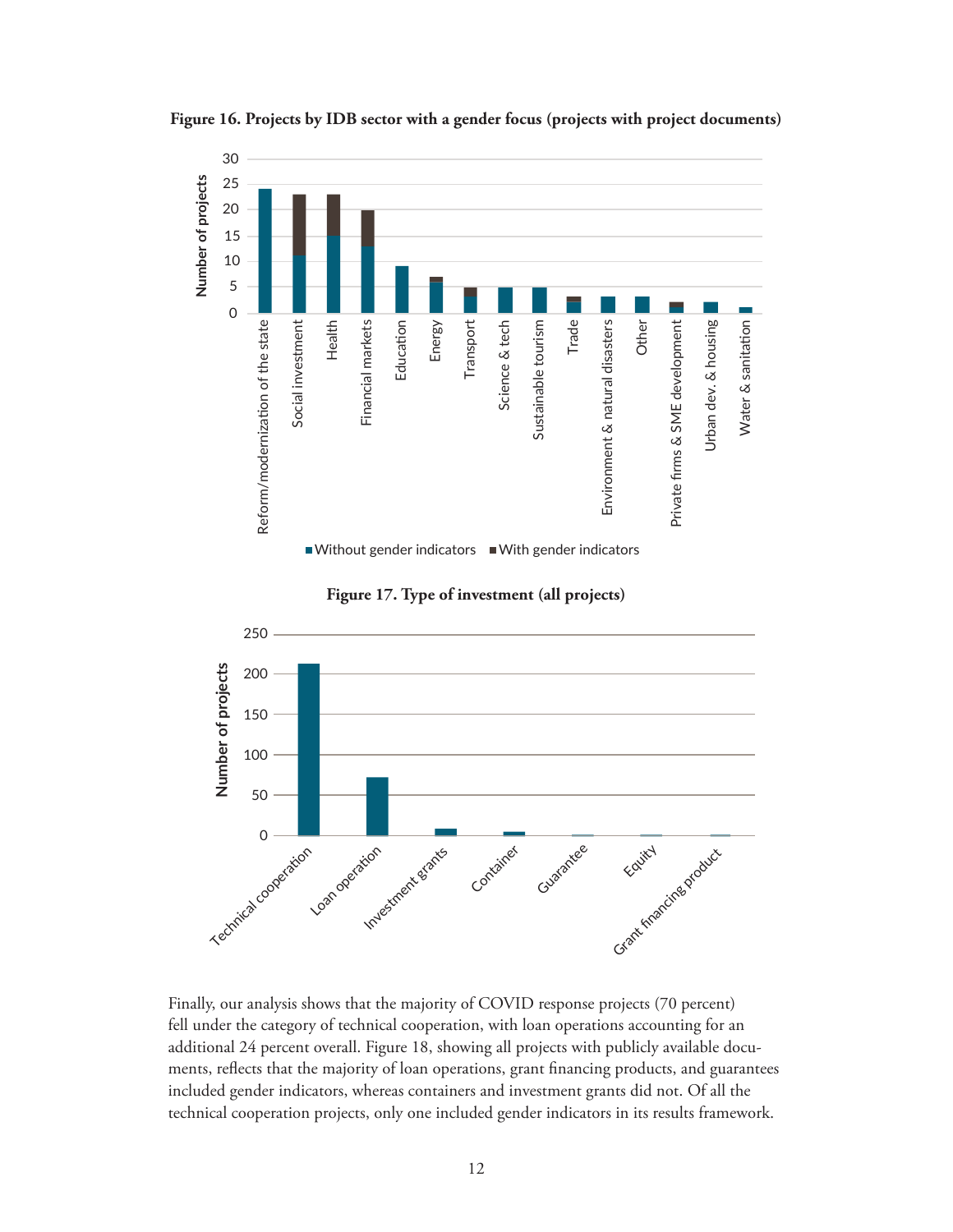

<span id="page-15-0"></span>**Figure 18. Type of investment with a gender focus (projects with project documents)**

## **Conclusions and recommendations**

Our analysis reflects a number of key trends in the IDB's COVID response efforts and the extent to which a focus on gender equality has been prioritized, as well as opportunities for improvement going forward.

Few documents are available for analysis. Of the 264 projects that we identified as both responsive to COVID-19 and either currently being implemented or completed, only 51 percent had publicly available project documents including results matrices as of July 31, 2021. In the absence of detailed project documents, it is not possible to properly assess the extent to which gender considerations have been incorporated into crisis response efforts. Now a year and a half into the pandemic, most project documents should be available, particularly for the multitude of projects that have been fully implemented and are already closed. For comparison, similar analysis of World Bank, African Development Bank, and Asian Development Bank COVID response efforts during 2020 (March-December) found that about 73 percent of projects had published project documents with sufficient information to analyze.

Of the projects with publicly available loan proposals, just 24 percent incorporated genderfocused indicators and/or targets into their results frameworks. These indicators largely relate to women as recipients of cash transfers and financing for MSMEs. Very few projects set targets reflecting a goal for women to represent an equal or greater proportion of project participants compared to men. The projects that do incorporate gender indicators do so at two levels, the first being output-level indicators (such as design and implementation of a gender-sensitive job training program), and the second being outcome-level indicators (such as number of women served by the job training program with quality jobs after participation). Compared to other multilateral development banks, however, the IDB is lagging in incorporating gender indicators. From March–December 2020, the World Bank, ADB and AfDB collectively published 142 appraisal documents for COVID response projects, of which about 65 percent included gender indicators and targets.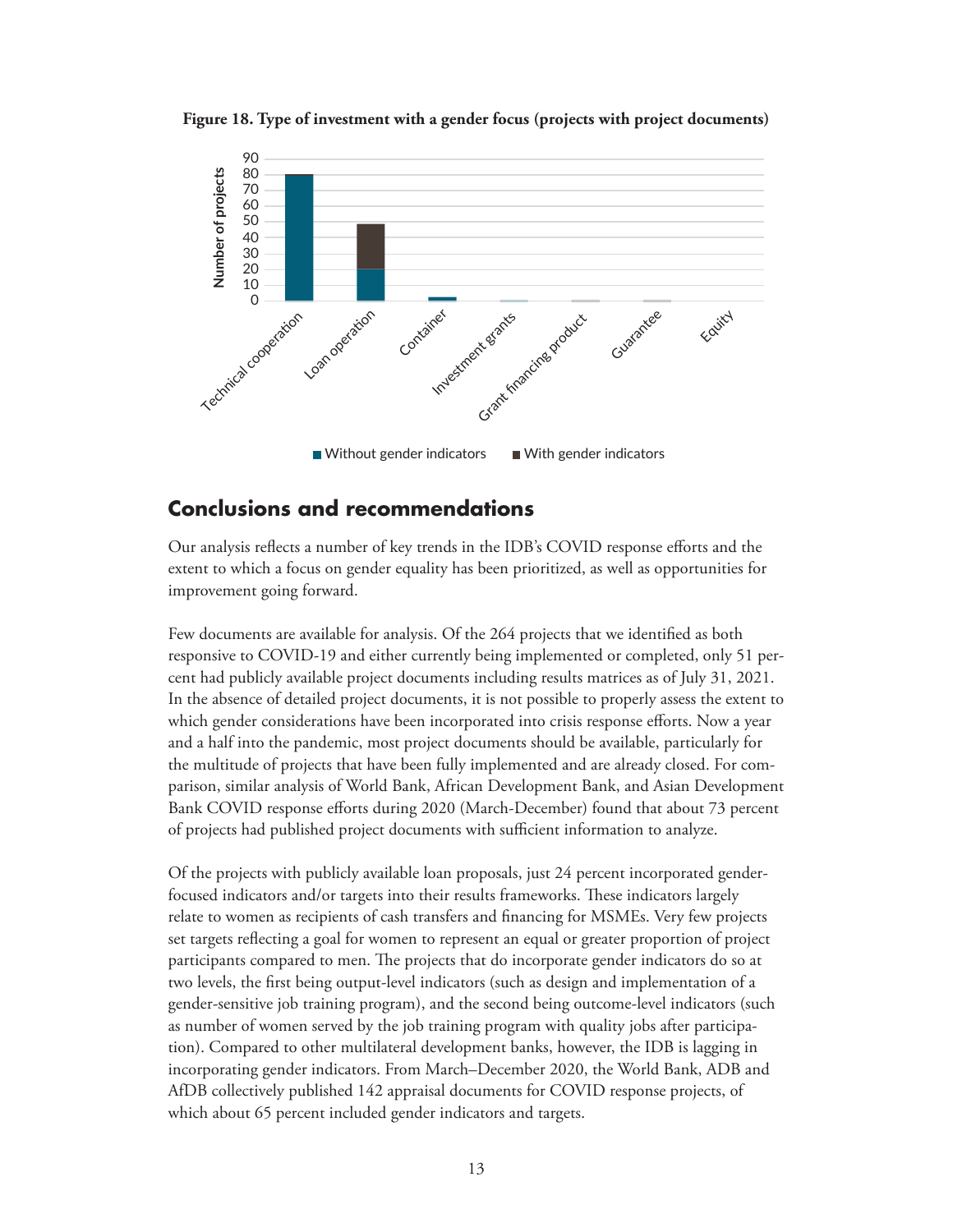The majority of IDB COVID response efforts (both in number of projects and level of financing) went to upper-middle income countries, with high-income countries and lowermiddle income countries receiving similar amounts to each other. Excluding regional projects (which make up about a third of all IDB's COVID response projects), 65 percent of all projects and 77 percent of financing went to upper-middle income countries, even though these countries make up only 58 percent of IDB's list of borrowing countries. This outsized amount to UMICs may be due to disproportionate impacts of COVID-19 in these countries. Lower-middle income countries make up 23 percent of IDB's list of borrowing countries but only received 19 percent of projects and only 15 percent of financing. However, the bank has committed to delivering at least 35 percent of annual lending volume to a list of 19 "small and vulnerable" countries in the region. The Bank has exceeded this target in their COVID response efforts, with about 50 percent of COIVD response financing going towards these 19 countries.

Finally, projects within certain sectors seem to be more likely to incorporate gender-focused indicators and targets—social investment in particular. Half of all social investment projects dealing with COVID response incorporated at least one gender-focused indicator, as did half of projects related to private firms and SMEs. By contrast, projects related to reform and modernization of the state and financial markets were less likely to include gender indicators. Going forward, project teams should be encouraged to reflect on how projects in all sectors can serve to narrow or exacerbate gender gaps.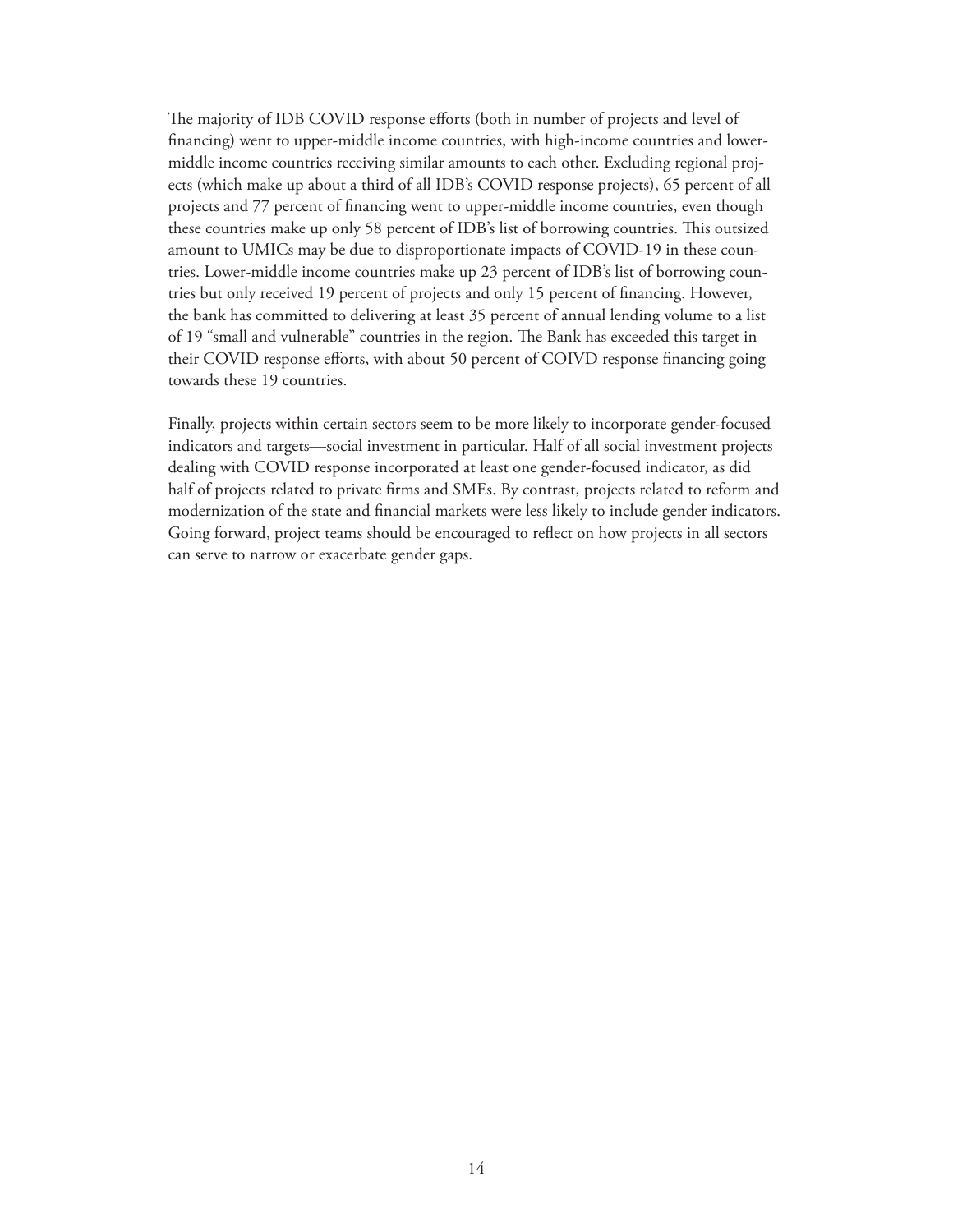## <span id="page-17-0"></span>**Appendix 1. List of gender-focused indicators and targets**

| <b>Country</b> | Project                                                                | <b>Indicator</b>                                  | Target        |
|----------------|------------------------------------------------------------------------|---------------------------------------------------|---------------|
| Argentina      | Support for Vulnerable<br>Populations through<br>the Argentine Plan to | <b>Output Indicators</b>                          |               |
|                |                                                                        | Food transfer card transfers to pregnant women    | 70,678        |
|                |                                                                        | IT platform for updating data, including          | N/A           |
|                | Combat Hunger amid the                                                 | gender and diversity considerations on Tarjeta    |               |
|                | COVID-19 Pandemic                                                      | Alimentar beneficiary households operational      |               |
| Argentina      | Global Credit Program                                                  | <b>Results Indicators</b>                         |               |
|                | for Reactivation of the                                                | Proportion of lending to women-run MSMEs in 20%   |               |
|                | Productive Sector                                                      | the MSME financing portfolio                      |               |
| Argentina      | Immediate Public Health                                                | <b>Output Indicators</b>                          |               |
|                | Response Project in the                                                | National Health Surveillance System               | N/A           |
|                | context of the COVID-19                                                | (SNVS) strengthened and able to produce           |               |
|                | Pandemic to contain,                                                   | epidemiological bulletins for specific population |               |
|                | control and mitigate its                                               | groups, with a gender perspective                 |               |
|                | effect in health service                                               | Municipios per year that receive transfers        | N/A           |
|                | provision in Argentina                                                 | against fulfillment of milestones related to      |               |
|                |                                                                        | implementation of local communication plans       |               |
|                |                                                                        | on risk and prevention (healthy habits), with a   |               |
|                |                                                                        | gender and diversity perspective                  |               |
| Bahamas        | Programme to Support                                                   | <b>Results Indicators</b>                         |               |
|                | the Health System<br>Strengthening of The<br>Bahamas                   | Mortality rate of cardiovascular disease, gender- | N/A           |
|                |                                                                        | and age-disaggregated                             |               |
|                |                                                                        | % of personnel trained that is certified to       | 80%           |
|                |                                                                        | provide care according to protocol to gender-     |               |
|                |                                                                        | based violence victims                            |               |
|                |                                                                        | % of victims of domestic violence receiving tele- | 70%           |
|                |                                                                        | health counseling services                        |               |
|                |                                                                        | % of victims of domestic violence receiving in-   | 70%           |
|                |                                                                        | person counseling services                        |               |
|                |                                                                        | Number of beneficiaries of new and                | 25,054 men,   |
|                |                                                                        | retrofitted clinics with enhanced resilience to   | 24,249 women. |
|                |                                                                        | natural hazards and climate change, gender-       |               |
|                |                                                                        | disaggregated                                     |               |
|                |                                                                        | <b>Output Indicators</b>                          |               |
|                |                                                                        | Number of health networks with tele-mental        | 3             |
|                |                                                                        | health services for victims of domestic violence  |               |
|                |                                                                        | implemented                                       |               |
|                |                                                                        | Primary care clinics with services for victims of | 5             |
|                |                                                                        | domestic violence implemented                     |               |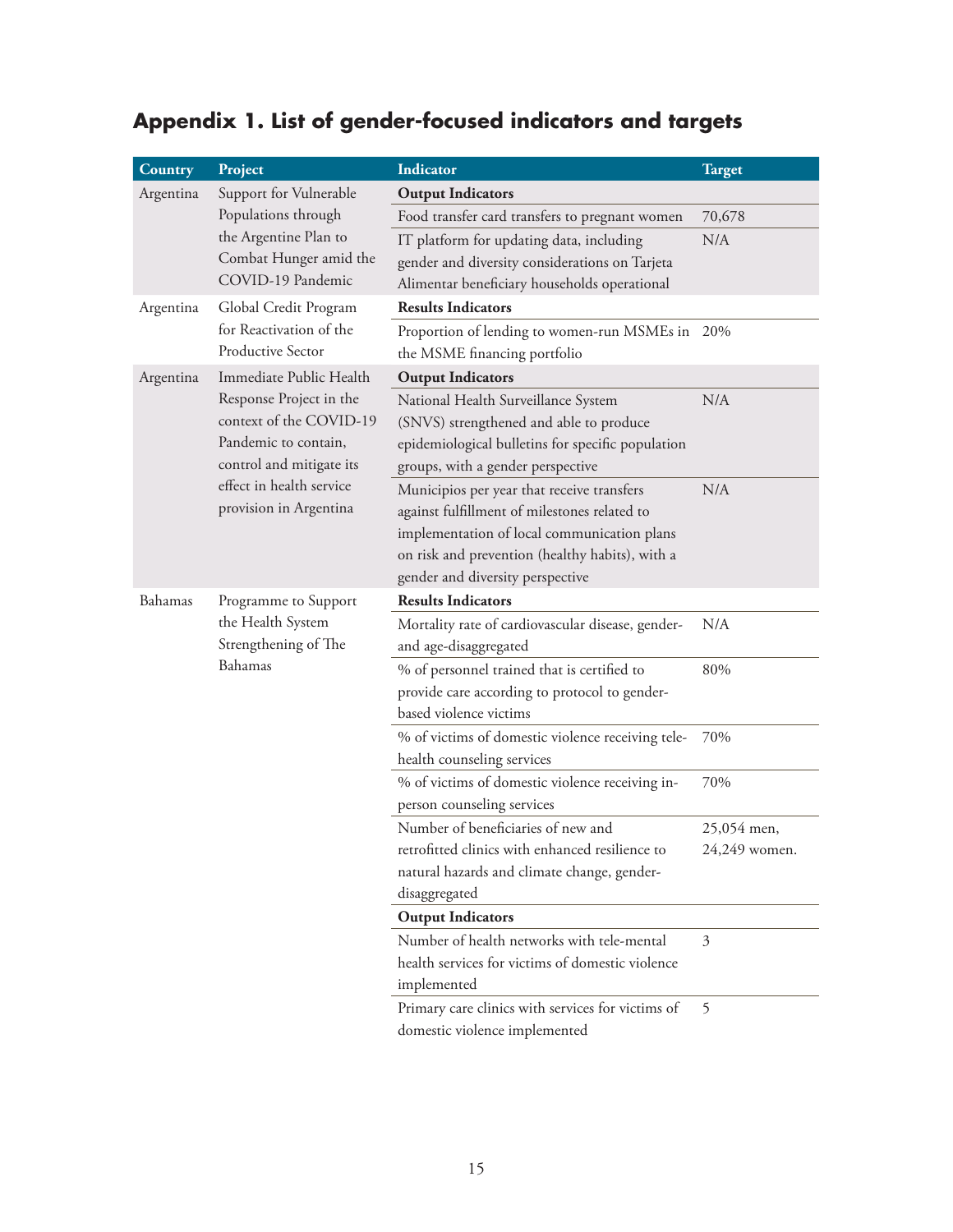| Bahamas  | Program to support the                                         | <b>Results Indicators</b>                                                                  |                           |
|----------|----------------------------------------------------------------|--------------------------------------------------------------------------------------------|---------------------------|
|          | Health Sector to Contain<br>and Control Coronavirus            | Number of people in the prioritized groups<br>who have been vaccinated against COVID-19,   | N/A                       |
|          | and to Mitigate its effects<br>in Service Provision            | gender-disaggregated<br><b>Output Indicators</b>                                           |                           |
|          |                                                                |                                                                                            | N/A                       |
|          |                                                                | Risk communication and community<br>engagement plan strengthened, gender tracking          |                           |
|          |                                                                | Referral system to care for COVID-19 patients<br>strengthened, gender tracking             | N/A                       |
| Barbados | Global Credit Program                                          | <b>Results Indicators</b>                                                                  |                           |
|          | for Safeguarding the<br>Productive Sectors and                 | Proportion of women's MSMEs in the<br>productive MSME financing portfolio                  | 20% of total<br>resources |
|          | Employment                                                     | <b>Output Indicators</b>                                                                   |                           |
|          |                                                                | Amount guaranteed for women's MSMEs<br>working capital financing with program<br>resources | \$3 mil USD               |
|          |                                                                | Amount guaranteed for women's MSMEs                                                        | \$3 mil USD               |
|          |                                                                | productive financing with program resources                                                |                           |
| Belize   | Support to Safety Nets for                                     | <b>Output Indicators</b>                                                                   |                           |
|          | Vulnerable Populations<br>Affected by Coronavirus in<br>Belize | Adult individuals (aged 18+) not formerly                                                  | 9,250 overall             |
|          |                                                                | formally employed, receiving pension, or                                                   |                           |
|          |                                                                | transfers from the Building Opportunities for                                              |                           |
|          |                                                                | Our Social Transformation (BOOST) that                                                     |                           |
|          |                                                                | receive support from the Unemployment Relief                                               |                           |
|          |                                                                | program, gender-disaggregated                                                              |                           |
|          |                                                                | Individuals that receive cash transfers from the                                           | 17,178 overall            |
|          |                                                                | Unemployment Relief Program, being formerly                                                |                           |
|          |                                                                | formal workers (active insured persons), gender-<br>disaggregated                          |                           |
| Bolivia  | Global Credit Program                                          | <b>Results Indicators</b>                                                                  |                           |
|          | for Safeguarding the                                           | Proportion of the relevant working capital                                                 | 30%                       |
|          | Productive Fabric and<br>Employment in Bolivia                 | financing portfolio reaching women led                                                     |                           |
|          |                                                                | MSMEs through the financial intermediaries                                                 |                           |
|          |                                                                | participating in the program                                                               |                           |
|          |                                                                | <b>Output Indicators</b>                                                                   |                           |
|          |                                                                | Amount issued to women-led MSMEs for                                                       | \$26 million              |
|          |                                                                | working capital financing under the program                                                |                           |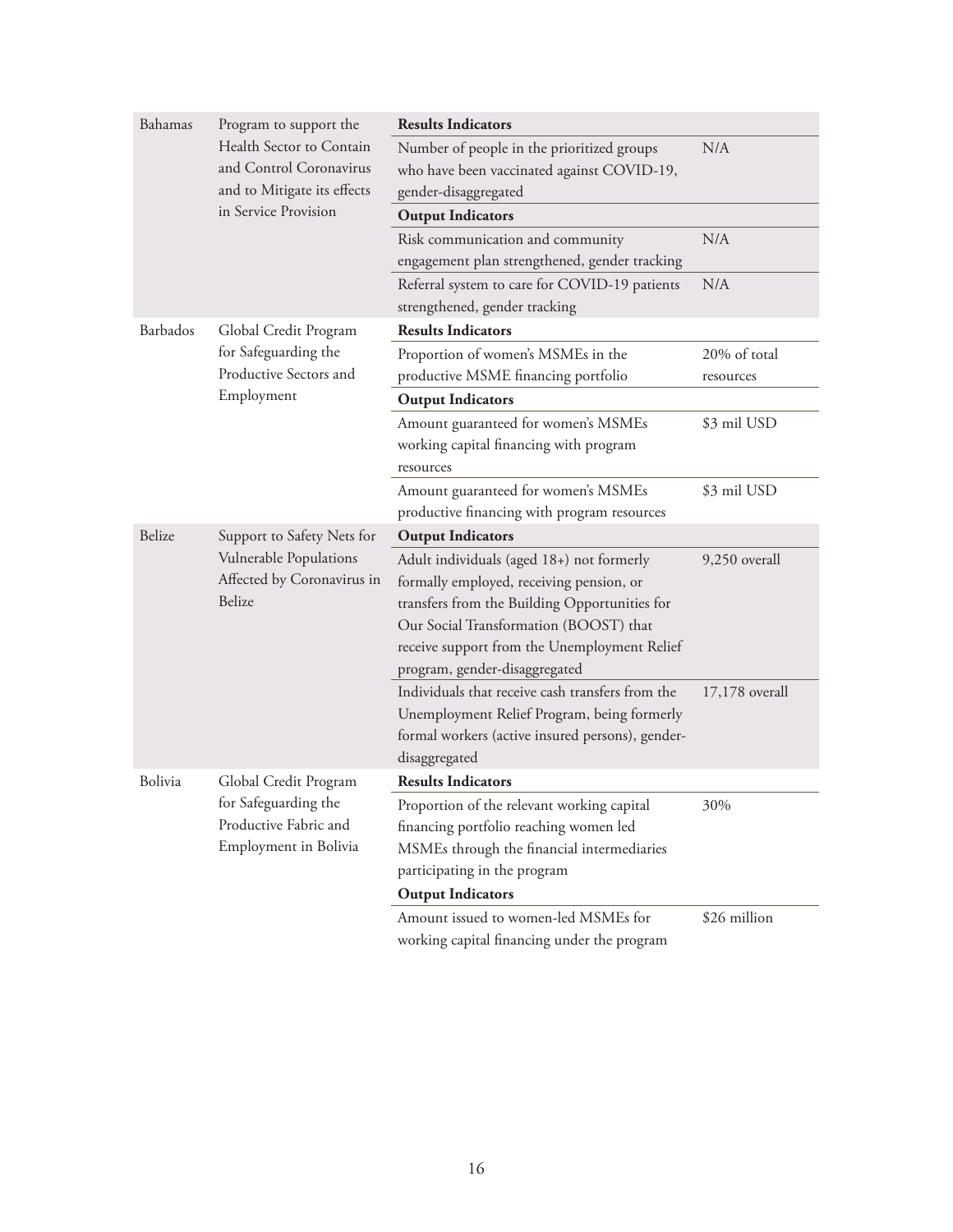| Bolivia                                                    | Support for Vulnerable<br>Populations Affected by<br>Coronavirus | <b>Results Indicators</b>                           |                            |
|------------------------------------------------------------|------------------------------------------------------------------|-----------------------------------------------------|----------------------------|
|                                                            |                                                                  | Renta Dignidad beneficiaries who receive            | 90%,                       |
|                                                            |                                                                  | special transfers (Canasta Familiar) as part of the | disaggregated by           |
|                                                            |                                                                  | strategy to address the impacts of COVID-19         | gender                     |
|                                                            |                                                                  | Renta Dignidad beneficiaries who receive            | 95%,                       |
|                                                            |                                                                  | regular transfers during the immediate period       | disaggregated by           |
|                                                            |                                                                  | and during the recovery from the crisis caused      | gender                     |
|                                                            |                                                                  | by coronavirus                                      |                            |
|                                                            |                                                                  | <b>Output Indicators</b>                            |                            |
|                                                            |                                                                  | Persons benefiting from Renta Dignidad who          | 745,000 people,            |
|                                                            |                                                                  | receive special transfers (Canasta Familiar)        | disaggregated by<br>gender |
|                                                            |                                                                  | Persons benefiting from Renta Dignidad who          | 745,000,                   |
|                                                            |                                                                  | receive regular transfers during the months of      | disaggregated by           |
|                                                            |                                                                  | the health emergency or recovery                    | gender                     |
| <b>Brazil</b>                                              | Program for the Promotion                                        | <b>Output Indicators</b>                            |                            |
| of Local Development<br>in the Southern Region<br>(ProSul) |                                                                  | BRDE gender initiatives manual implemented          | N/A                        |
| <b>Brazil</b>                                              | Global Credit Program                                            | <b>Results Indicators</b>                           |                            |
|                                                            | for Safeguarding the                                             | Share of working capital loans for MSMEs            | 20%                        |
|                                                            | Productive Fabric and                                            | originated by women out of the total MSME           |                            |
|                                                            | Employment in the State of<br>Espirito Santo                     | working capital portfolio                           |                            |
|                                                            |                                                                  | <b>Output Indicators</b>                            |                            |
|                                                            |                                                                  | Amount provided to finance working capital for      | \$6 million USD            |
|                                                            |                                                                  | MSMEs originated by women                           |                            |
| <b>Brazil</b>                                              | <b>Emergency Support</b>                                         | <b>Results Indicators</b>                           |                            |
|                                                            | Program for vulnerable                                           | Women heads of household (without spouses)          | 32%                        |
|                                                            | populations affected by<br>Coronavirus                           | who are beneficiaries of Bolsa Família receiving    |                            |
|                                                            |                                                                  | special transfers to contend with the impacts of    |                            |
|                                                            |                                                                  | COVID-19, as part of the Auxílio Emergencial        |                            |
|                                                            |                                                                  | program                                             |                            |
|                                                            |                                                                  | Women heads of household (without spouses)          | 11%                        |
|                                                            |                                                                  | receiving special transfers from the Auxílio        |                            |
|                                                            |                                                                  | Emergencial program who were not listed in the      |                            |
|                                                            |                                                                  | beneficiary rolls of Bolsa Família                  |                            |
|                                                            |                                                                  | <b>Output Indicators</b>                            |                            |
|                                                            |                                                                  | Transfers for Auxílio Emergencial made to           | N/A                        |
|                                                            |                                                                  | women heads of household (without spouses)          |                            |
|                                                            |                                                                  | who are beneficiaries of Bolsa Família, as part of  |                            |
|                                                            |                                                                  | the project                                         |                            |
|                                                            |                                                                  | Special transfers for Auxílio Emergencial made      | N/A                        |
|                                                            |                                                                  | to women heads of household (without spouses)       |                            |
|                                                            |                                                                  | who were not listed in the rolls of Bolsa Família   |                            |
|                                                            |                                                                  | beneficiaries, as part of the project               |                            |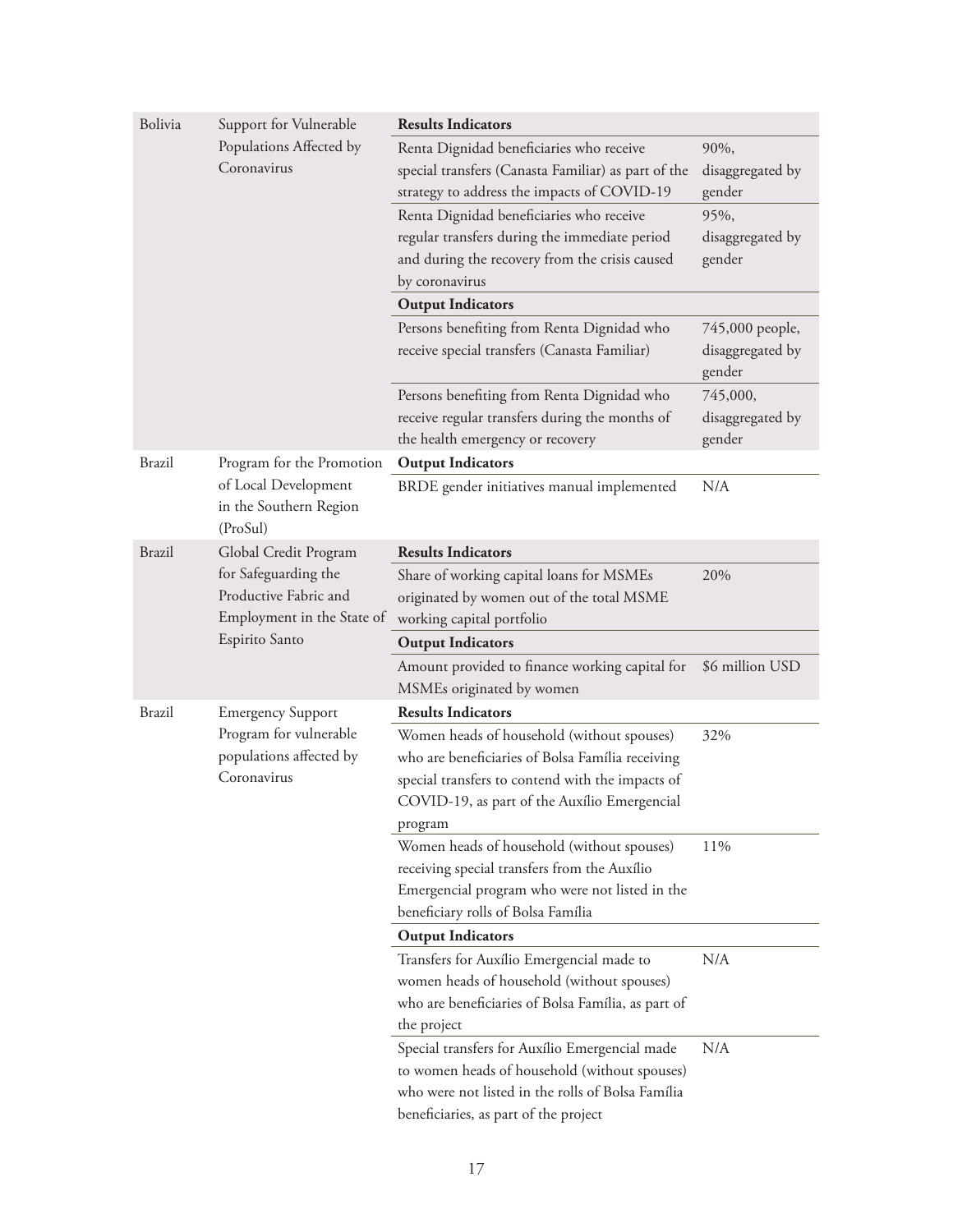| Chile    | Program to Support a Fair,<br>Clean and Sustainable<br><b>Energy Transition</b> | <b>Results Indicators</b>                                            |                |  |
|----------|---------------------------------------------------------------------------------|----------------------------------------------------------------------|----------------|--|
|          |                                                                                 | Number of institutions joining the public-                           | 64 Resolutions |  |
|          |                                                                                 | private plan to increase the workforce                               |                |  |
|          |                                                                                 | participation of women in the energy sector                          |                |  |
|          |                                                                                 | <b>Output Indicators</b>                                             |                |  |
|          |                                                                                 | Action plan 2019-2022 for the progressive                            | 4              |  |
|          |                                                                                 | workforce participation and job placement of                         |                |  |
|          |                                                                                 | more women in the energy sector                                      |                |  |
|          |                                                                                 | Resolutions incorporating technical evaluation                       | N/A            |  |
|          |                                                                                 | criteria that promote gender equity                                  |                |  |
|          |                                                                                 | Application form for organizations to join                           | N/A            |  |
|          |                                                                                 | the Regional Civil Society Council includes a                        |                |  |
|          |                                                                                 | gender parity requirement                                            |                |  |
| Colombia | Program for the                                                                 | <b>Output Indicators</b>                                             |                |  |
|          | Consolidation of Private                                                        | Guidelines, manuals, tools, indicators, or studies 4                 |                |  |
|          | Participation Schemes in                                                        | on experiences developed for strengthening                           |                |  |
|          | Infrastructure                                                                  | strategies with regard to private participation                      |                |  |
|          |                                                                                 | projects, taking into account climate change,                        |                |  |
|          |                                                                                 | gender and diversity, and environmental and<br>social considerations |                |  |
|          |                                                                                 | Gender and diversity training                                        | 1              |  |
| Colombia | Program to support the                                                          | <b>Output Indicators</b>                                             |                |  |
|          | Implementation of the                                                           | Conducted and disseminated the ENL                                   | $\overline{2}$ |  |
|          | New National Logistics<br>Policy                                                | (National Logistics Survey) (including data                          |                |  |
|          |                                                                                 | disaggregated by gender for the first time)                          |                |  |
| Ecuador  | Support for Vulnerable                                                          | <b>Results Indicators</b>                                            |                |  |
|          | Populations Affected by                                                         | Relative share of families headed by women in                        | 88%            |  |
|          | Coronavirus                                                                     | the BDH and BDH with variable component                              |                |  |
|          |                                                                                 | <b>Output Indicators</b>                                             |                |  |
|          |                                                                                 | Monthly transfers paid to families benefitting                       | 5,596,554      |  |
|          |                                                                                 | from the BDH and BDH with variable                                   |                |  |
|          |                                                                                 | component, gender and ethnic group                                   |                |  |
|          |                                                                                 | disaggregated                                                        |                |  |
| Ecuador  | Social Expenditure                                                              | <b>Results Indicators</b>                                            |                |  |
|          | Protection and                                                                  | Public polices and business programs or                              | 3              |  |
|          | <b>Employment Recovery</b>                                                      | practices furthering gender-based economic                           |                |  |
|          | Support Program                                                                 | equality promoted through the GPI action plan                        |                |  |
|          |                                                                                 | Resolution approved by the Economic and                              | N/A            |  |
|          |                                                                                 | Productive Sector Cabinet, chaired by the MEF,                       |                |  |
|          |                                                                                 | including the creation of the Gender Parity                          |                |  |
|          |                                                                                 | Initiative                                                           |                |  |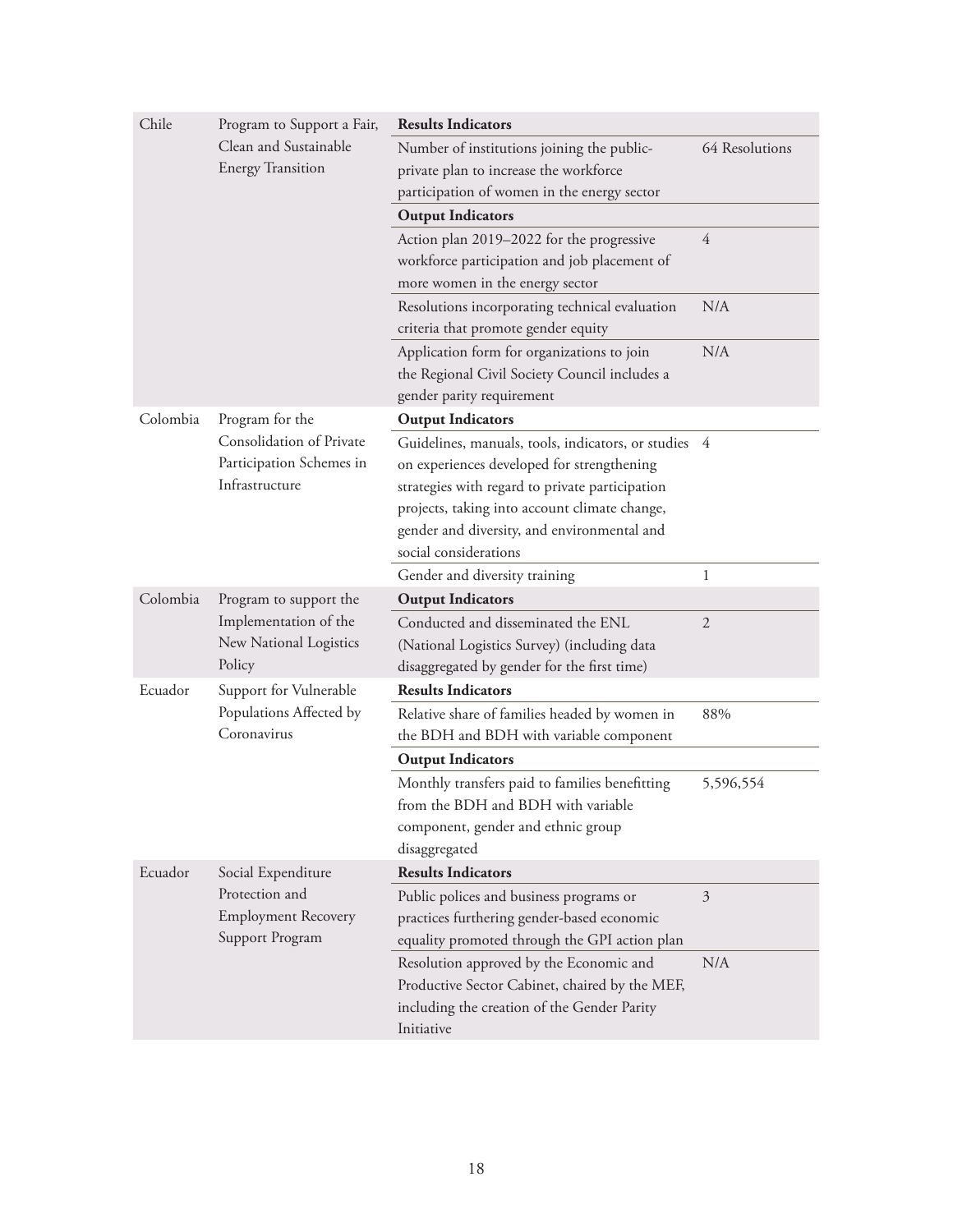| Ecuador   | Support to the financing of<br>the purchase of COVID-19<br>vaccines                                                | <b>Results Indicators</b>                                                      |       |
|-----------|--------------------------------------------------------------------------------------------------------------------|--------------------------------------------------------------------------------|-------|
|           |                                                                                                                    | Number of deaths caused by COVID-19,                                           | N/A   |
|           |                                                                                                                    | gender-disaggregated                                                           |       |
|           |                                                                                                                    | Number of confirmed COVID-19 cases,                                            | N/A   |
|           |                                                                                                                    | gender-disaggregated                                                           |       |
| Ecuador   | Support to the provision of                                                                                        | <b>Output Indicators</b>                                                       |       |
|           | health and social protection                                                                                       | Number of maternal health patients referred to                                 | 7,648 |
|           | services in the context                                                                                            | private sector (patients, female)                                              |       |
|           | of the pandemic of the                                                                                             | Households receiving extraordinary transfers                                   | N/A   |
|           | coronavirus COVID-19                                                                                               | that were not participating in existing transfer                               |       |
|           |                                                                                                                    | programs, but appear in the information systems                                |       |
|           |                                                                                                                    | (Social Registration Form), gender-disaggregated                               |       |
| Ecuador   | Global Credit Program                                                                                              | <b>Results Indicators</b>                                                      |       |
|           | for Safeguarding the                                                                                               | Proportion of short-term loans to women-                                       | 50%   |
|           | Productive Fabric and                                                                                              | owned microenterprises and small businesses in                                 |       |
|           | Employment                                                                                                         | the CONAFIPS portfolio                                                         |       |
|           |                                                                                                                    | <b>Output Indicators</b>                                                       |       |
|           |                                                                                                                    | Number of guarantee transactions in the                                        | N/A   |
|           |                                                                                                                    | program to finance working capital for women-                                  |       |
|           |                                                                                                                    | owned microenterprises and small businesses                                    |       |
|           |                                                                                                                    | Number of transactions in the program to                                       | N/A   |
|           |                                                                                                                    | finance working capital for women-owned                                        |       |
|           |                                                                                                                    | microenterprises and small businesses                                          |       |
| E1        | Immediate Public Health                                                                                            | <b>Results Indicators</b>                                                      |       |
| Salvador  | Response to Contain and<br>Control Coronavirus<br>and Mitigate its Effect<br>on Service Delivery in El<br>Salvador | Percentage of prioritized hospitals with                                       | 100%  |
|           |                                                                                                                    | specialized institutional units for women,                                     |       |
|           |                                                                                                                    | comments                                                                       |       |
|           |                                                                                                                    | Specialized institutional units for women at                                   | 6     |
|           |                                                                                                                    | prioritized hospitals                                                          |       |
|           |                                                                                                                    | <b>Output Indicators</b>                                                       |       |
|           |                                                                                                                    | Number of specialized institutional units for                                  | 6     |
|           |                                                                                                                    | women strengthened at hospitals in departments                                 |       |
|           |                                                                                                                    | with the highest prevalence of sexual violence                                 |       |
|           |                                                                                                                    | Healthcare personnel trained in addressing<br>violence against women           | 300   |
|           |                                                                                                                    | <b>Results Indicators</b>                                                      |       |
| Guatemala | Support to vulnerable                                                                                              |                                                                                |       |
|           | populations affected by<br>COVID-19                                                                                | Transfers paid to Bono Familia beneficiary<br>households, gender-disaggregated | N/A   |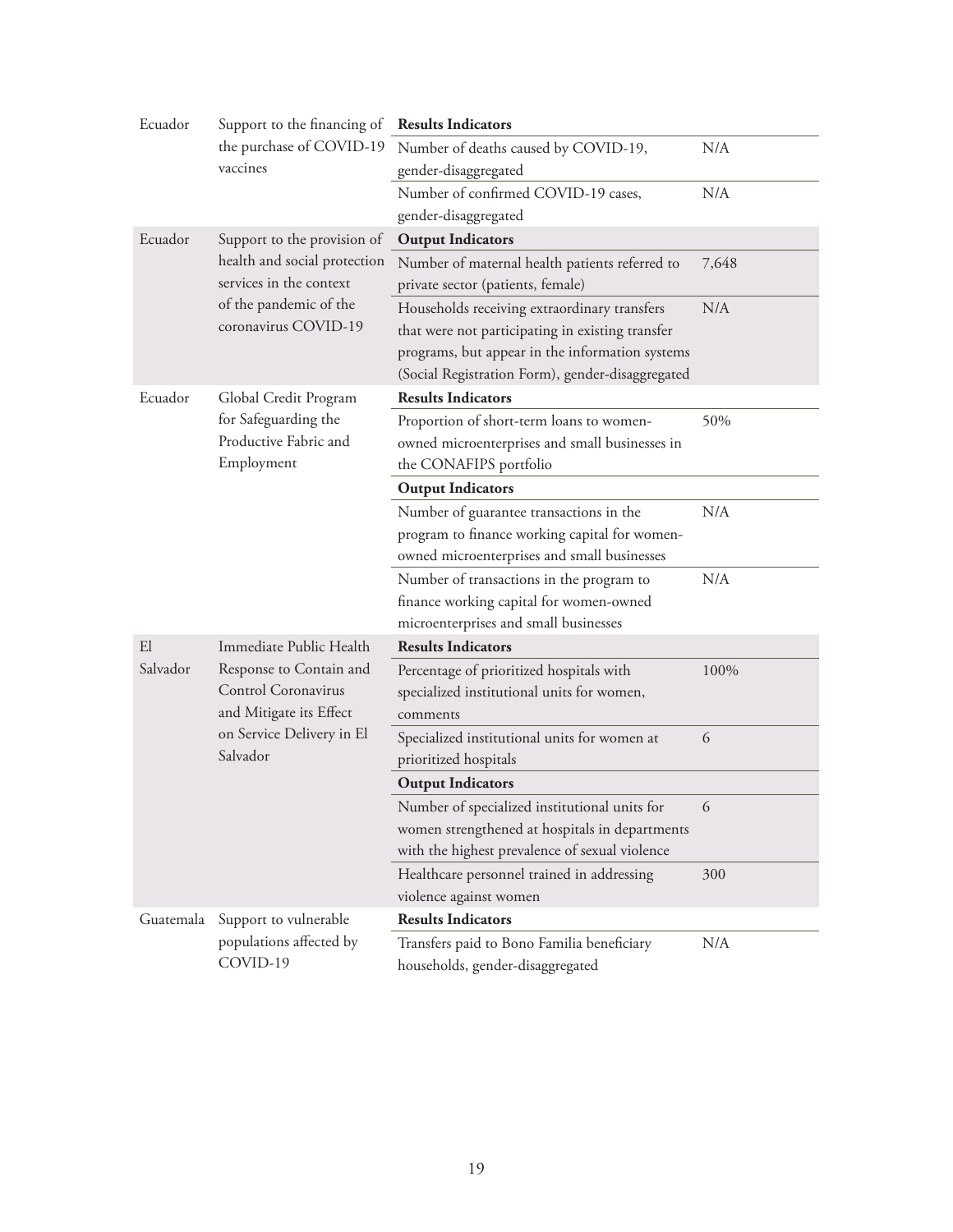| Guyana   | Support to Safety Nets for                                                           | <b>Results Indicators</b>                                                                                                                                                        |                                          |  |
|----------|--------------------------------------------------------------------------------------|----------------------------------------------------------------------------------------------------------------------------------------------------------------------------------|------------------------------------------|--|
|          | Vulnerable Populations<br>Affected by Coronavirus in<br>Guyana                       | Women beneficiaries of Old Age Pension<br>Services or Public Assistance Program who<br>receive support from the Survivors Advocates                                              | 350 women                                |  |
|          |                                                                                      | Program                                                                                                                                                                          |                                          |  |
|          |                                                                                      | Public school students (Nursery to 11th grade)<br>who benefit from distance learning lessons<br>(Radio or TV) aligned with the consolidated<br>curriculum (gender-disaggregated) | 73,392 girls,<br>73,392 boys             |  |
|          |                                                                                      | Students in public primary and secondary<br>schools in the hinterland and riverine areas<br>benefited with new textbooks (gender-<br>disaggregated)                              | 17,600 girls,<br>17,600 boys             |  |
|          |                                                                                      | Students in public primary and secondary<br>schools in the hinterland and riverine<br>areas benefited with worksheets (gender-<br>disaggregated)                                 | 17,600 girls,<br>17,600 boys             |  |
|          |                                                                                      | Training course for Survivor Advocates<br>implemented                                                                                                                            | N/A                                      |  |
|          |                                                                                      | Number of case workers contracted for the<br>Survivor Advocates Program within the MHSSS                                                                                         | 35                                       |  |
|          |                                                                                      | Transfers paid to beneficiaries of the Old Age<br>Pension Service during the COVID-19 crisis,<br>gender-disaggregated                                                            | 59,000                                   |  |
|          |                                                                                      | Transfers paid to beneficiaries of the Public<br>Assistance program during the COVID-19<br>crisis, gender-disaggregated                                                          | 29,000                                   |  |
| Haiti    | Safety Nets for Vulnerable                                                           | <b>Output Indicator</b>                                                                                                                                                          |                                          |  |
|          | People Affected by<br>Coronavirus in Haiti                                           | Households that receive special transfers<br>but were not listed in the transfer programs'<br>beneficiary roster or information systems                                          | 30% of<br>beneficiaries will<br>be women |  |
| Honduras | Global Credit Program<br>for Safeguarding the<br>Productive Fabric and<br>Employment | <b>Output Indicators</b>                                                                                                                                                         |                                          |  |
|          |                                                                                      | Amount of financing issued to women's MSMEs<br>for financing working capital                                                                                                     | N/A                                      |  |
|          |                                                                                      | Number of loans or guarantees issued to<br>women's MSMEs for financing working capital                                                                                           | N/A                                      |  |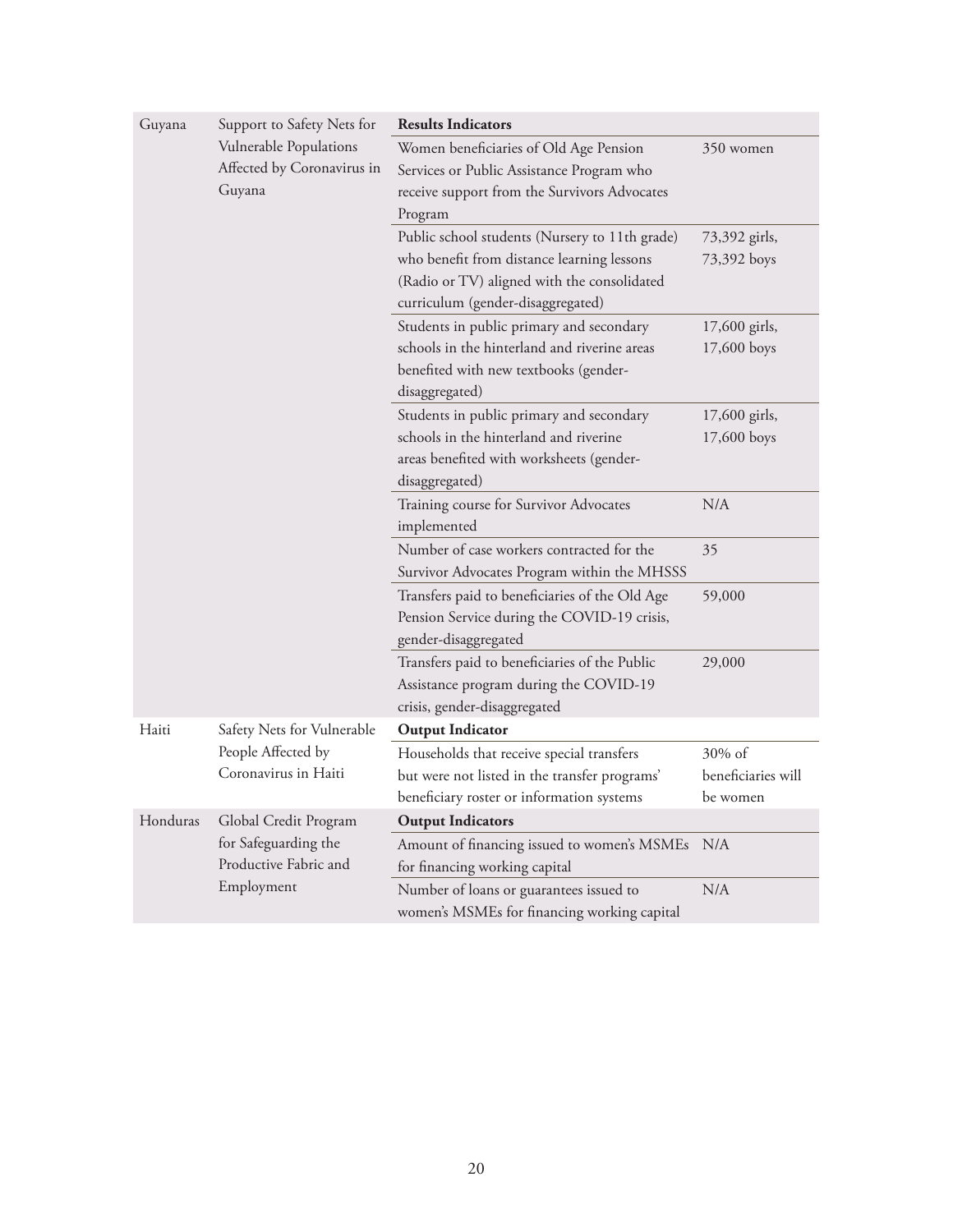| Panama   | Immediate Public Health                                                                                                                                             | <b>Results Indicators</b>                                                                  |       |
|----------|---------------------------------------------------------------------------------------------------------------------------------------------------------------------|--------------------------------------------------------------------------------------------|-------|
|          | Response to Contain and<br>Control Coronavirus and                                                                                                                  | Number of deaths caused by COVID-19,                                                       | N/A   |
|          |                                                                                                                                                                     | disaggregated by age groups and sex                                                        |       |
|          | Mitigate its Impact on                                                                                                                                              | Confirmed COVID-19 cases, disaggregated by                                                 | N/A   |
|          | Services                                                                                                                                                            | age groups and sex                                                                         |       |
|          |                                                                                                                                                                     | Number of persons in the prioritized groups<br>vaccinated against COVID-19. Observations:  | N/A   |
|          |                                                                                                                                                                     | The indicator will be disaggregated in the                                                 |       |
|          |                                                                                                                                                                     | reports by health region and by: (i) healthcare                                            |       |
|          |                                                                                                                                                                     | providers and security forces; (ii) persons older                                          |       |
|          |                                                                                                                                                                     | than 60 and pregnant women; (iii) persons with                                             |       |
|          |                                                                                                                                                                     | risk factors (chronic illnesses, disabilities); (iv)                                       |       |
|          |                                                                                                                                                                     | teaching professionals; (v) persons ages 16 to 59                                          |       |
|          |                                                                                                                                                                     | with no risk factors; (vi) population living in the                                        |       |
|          |                                                                                                                                                                     | indigenous regions                                                                         |       |
| Panama   | Global Credit Program<br>for Promoting the<br>Sustainability and<br>Economic Recovery of<br>Panama                                                                  | <b>Results Indicators</b>                                                                  |       |
|          |                                                                                                                                                                     | Percentage of program resources allocated to<br>finance women's MSMEs                      | 32%   |
| Paraguay | Program to Promote the                                                                                                                                              | <b>Results Indicators</b>                                                                  |       |
|          | Development of Skills<br>for Employment in the<br>Framework of Workforce<br>Restructuring in Post-<br>COVID-19 Paraguay and<br>the Protection of Workers'<br>Rights | Female job-seekers served by the job placement<br>system who obtain quality jobs           | 43.9% |
|          |                                                                                                                                                                     | Male job-seekers served by the job placement<br>system who obtain quality jobs             | 41.4% |
|          |                                                                                                                                                                     | Women certified through training courses for<br>nontraditional occupations designed by the | 500   |
|          |                                                                                                                                                                     | program                                                                                    |       |
|          |                                                                                                                                                                     | <b>Output Indicators</b>                                                                   |       |
|          |                                                                                                                                                                     | Pilot project for training women for                                                       | N/A   |
|          |                                                                                                                                                                     | employment in nontraditional sectors designed                                              |       |
|          |                                                                                                                                                                     | Pilot project for training women for                                                       | N/A   |
|          |                                                                                                                                                                     | employment in nontraditional sectors                                                       |       |
|          |                                                                                                                                                                     | implemented                                                                                |       |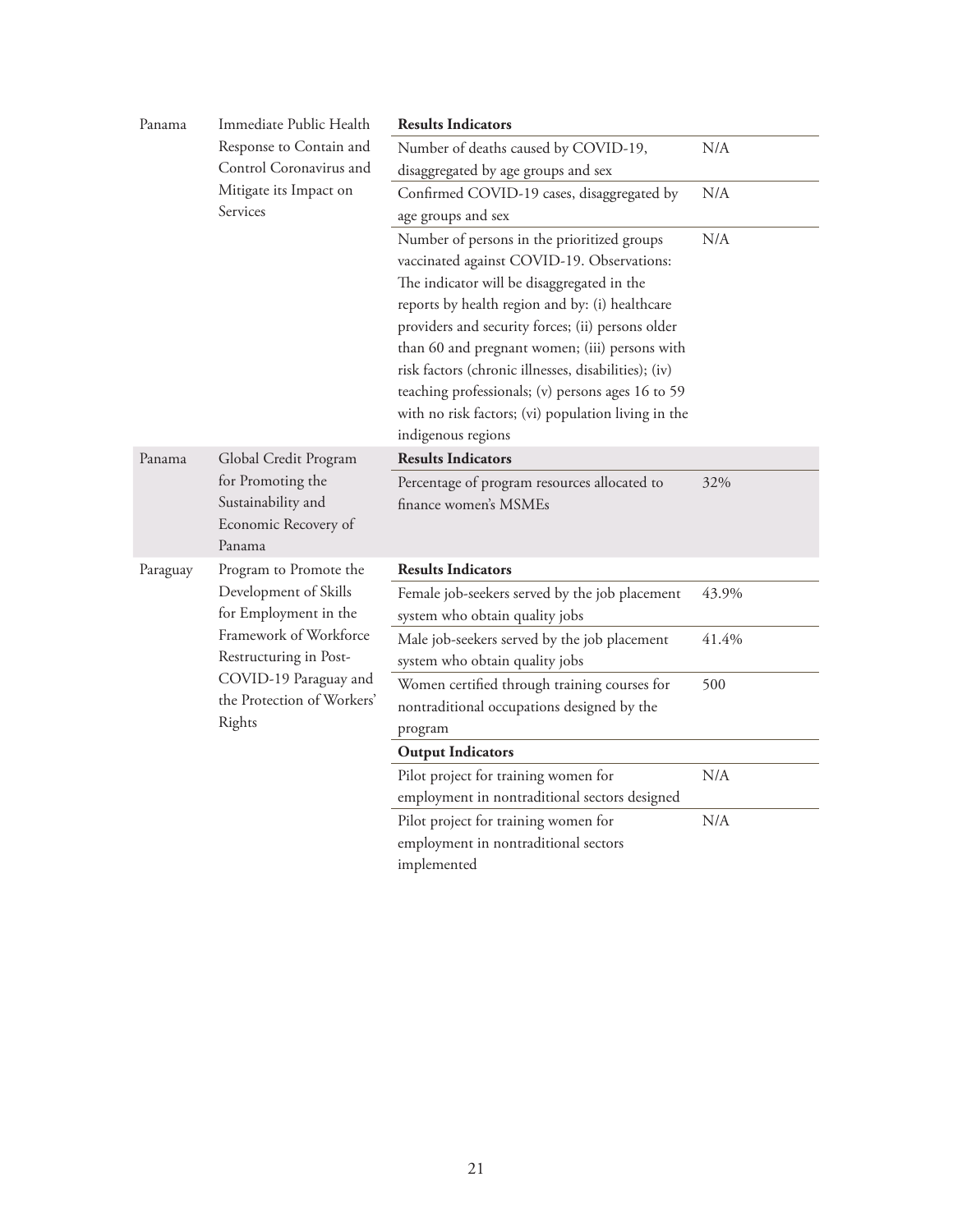| Peru                                                                                                                 | Reform Program to                                   | <b>Output Indicators</b>                                                                                                                                                                                                                                                                  |     |
|----------------------------------------------------------------------------------------------------------------------|-----------------------------------------------------|-------------------------------------------------------------------------------------------------------------------------------------------------------------------------------------------------------------------------------------------------------------------------------------------|-----|
|                                                                                                                      | Support Economic<br>Recovery and<br>Competitiveness | Guideline setting forth the design and execution<br>mechanism of a competitive process for human<br>capital formation for microenterprise and small                                                                                                                                       | N/A |
|                                                                                                                      |                                                     | business digitalization, incorporating gender<br>considerations                                                                                                                                                                                                                           |     |
|                                                                                                                      |                                                     | Gender-based digital divide, defined as the<br>likelihood that women will access digital<br>technologies in the bidding process to<br>support the formation of human capital<br>for microenterprise and small business<br>digitalization, which incorporates gender<br>considerations (%) | N/A |
| Regional                                                                                                             | Support for the Preparation                         | <b>Output Indicators</b>                                                                                                                                                                                                                                                                  |     |
| of Transport Projects<br>Aimed at Employment<br>and Economic Recovery<br>in Latin America and the<br>Caribbean (LAC) | Gender assessment completed                         | 1                                                                                                                                                                                                                                                                                         |     |
| Trinidad                                                                                                             | Support for Vulnerable                              | <b>Results Indicators</b>                                                                                                                                                                                                                                                                 |     |
| and<br>Populations Affected by<br>Coronavirus in Trinidad<br>Tobago<br>and Tobago                                    |                                                     | Number of households in the rosters of social<br>protection programs that receive emergency<br>cash transfers from the Food Support Program<br>as part of the strategy to counter the impacts of<br>COVID-19, gender-disaggregated by beneficiary                                         | N/A |
|                                                                                                                      |                                                     | Number of individuals in the rosters of social<br>protection programs that receive emergency cash<br>transfers as part of the strategy to counter the<br>impacts of COVID-19, gender-disaggregated by<br>beneficiary                                                                      | N/A |
|                                                                                                                      |                                                     | Number of new temporary beneficiary<br>households of the Food Support Programme,<br>admitted as part of the strategy to counter<br>the impacts of COVID19 because they lost<br>informal labor income, gender-disaggregated by<br>beneficiary                                              | N/A |